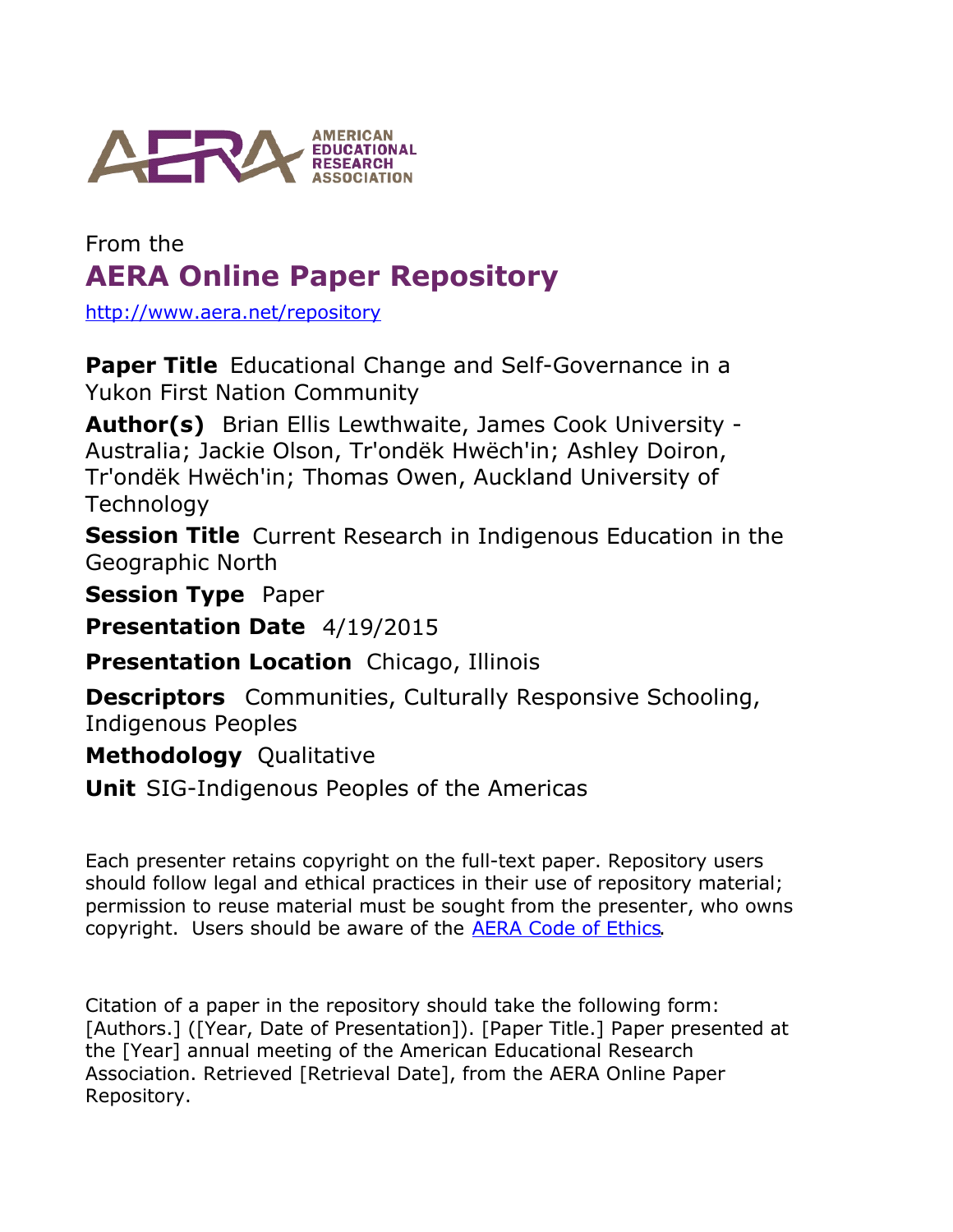#### **Educational Change and Self-Governance in a Yukon First Nation Community**

# Brian Lewthwaite<sup>1</sup> Thomas Owen<sup>2</sup> Ashley Doiron<sup>3</sup> Jackie Olson<sup>3</sup> **James Cook University, Australia<sup>1</sup> Auckland University of Technology, New Zealand² Tr'ondëk Hwëch'in First Nation, Yukon Territory, Canada³**

#### **Abstract**

More recent developments in Canada's Yukon Territory draw attention to how political changes have potential for accelerating practices in education that are responsive to Indigenous Peoples' cultural knowledge systems and practices. In this study, through the use of case study methodology, an account of the changes that have occurred in one First Nation are presented. Further, the study seeks to identify the processes influencing the change and the influences of these changes on teachers' teaching and students' learning. Finally, tensions at the classroom, school and community level arising from these changes and anticipated changes are described.

# **Introduction**

More recent developments in Canada's Yukon Territory draw attention to how political changes have potential for accelerating practices in education that are responsive to Indigenous Peoples' cultural knowledge systems and practices. In contrast to other provincial jurisdictions across Canada, treaties were historically never negotiated in the Yukon. Over the past three decades the Governments of both Canada and the Yukon have moved towards actualizing policy developments with Yukon First Nations (YFNs), called Self-Government Agreements (SGAs) The journey towards this end is well documented in the Canadian literature (for example, Fallon and Paquette, 2012). SGAs, which in the Canadian context are unique to the Yukon, are complex and wide-ranging, and include financial compensation, land, harvesting rights, heritage resources and operative governance structures in areas like education and justice. The SGAs have come to finalization within the last decade and set out the powers of the First Nation government to govern itself, its citizens and its land. Self-government agreements provide Self-governing First Nations (SGFNs) with law-making authority in specific areas of First Nation jurisdiction, including education.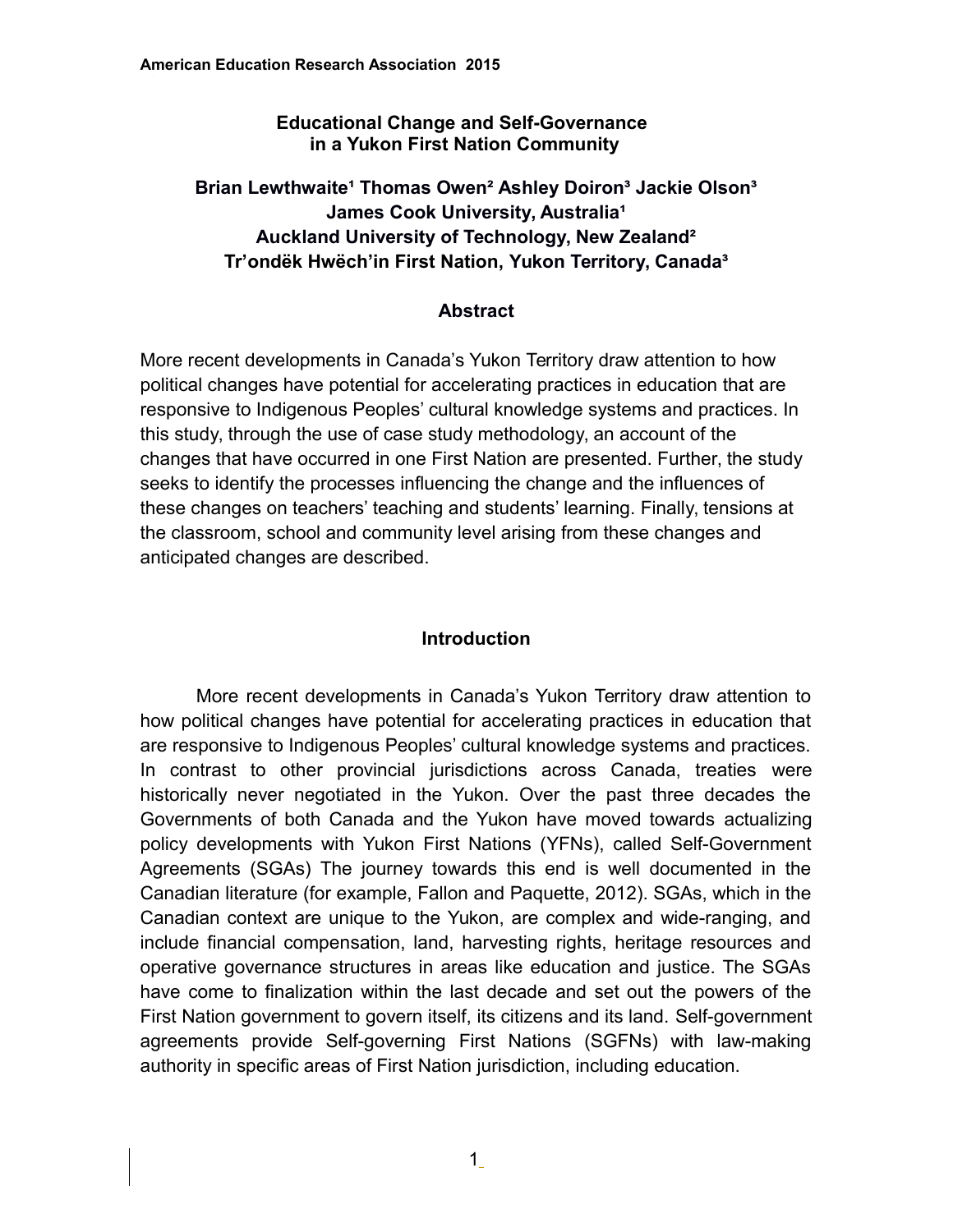Within each SGFN considerable attention is given to the inclusion of principles that acknowledge the traditional decision-making institutions of YFNs and ensure that these have the potential to be integrated into institutional practices within contemporary forms of government (Authors, 1998). Because of this imperative, with the establishment of SGFNs, each YFN with the required cooperation of Yukon Education (YE) faces the challenge of engaging in decolonizing processes which focus on reversing assimilation and, by so doing, regaining a sense of identity through the processes that underpin the education of their young citizens (Smith, 1997). Typical of most Aboriginal peoples, YFNs have until most recently participated in a school system that has been drawn from the dominant culture, in their case southern Canadian school system models (Foster & Goddard, 2001; Lewthwaite et al., 2014). Because of this, school processes and practices such as decision-making in regards to the teacher and principal recruitment and selection, professional development for facilitating teacher cultural competence, content of curricula, and pedagogical practices have both intentionally and unintentionally for more than a century denied the inclusion of those aspects of [YFN] culture that have value and are important to [YFN] children (Bishop & Glynn, 1999).

Within this paper we seek to investigate the processes at work that seek change to the curriculum experience provided for citizens within a Yukon First Nation with the advent of self-governing agreements. Specifically, we ask what processes have influenced, negatively or positively curriculum change; that is the broad learning experience provided for students grounded in the FNs aspirations for education? What tensions exist as a result of a change in governance agreements in regards to curriculum change? The study described in this paper addresses these questions.

# **Context of the Study: Self-governance for Tr'ondëk Hwëch'in**

For Tr'ondëk Hwëch'in First Nation (THFN) in Dawson City, Yukon the establishment of their specific SGA in 1998 has brought with it significant opportunity for educational change. First Nation citizens in Dawson comprise 39% of the total community population of 2002 (Yukon Bureau of Statistics, 2014), consistent with the 37% of the total local Kindergarten through to Grade 12 in the lone community school population of 224. Negotiations between THFN and the Governments of both Canada and the Yukon resulted in the inclusion of a general jurisdictional governance statement within the SGA, article 17.1, which provides for the "assumption of responsibility by the Tr'ondëk Hwëch'in (TH) for the management, administration and delivery of any program or service within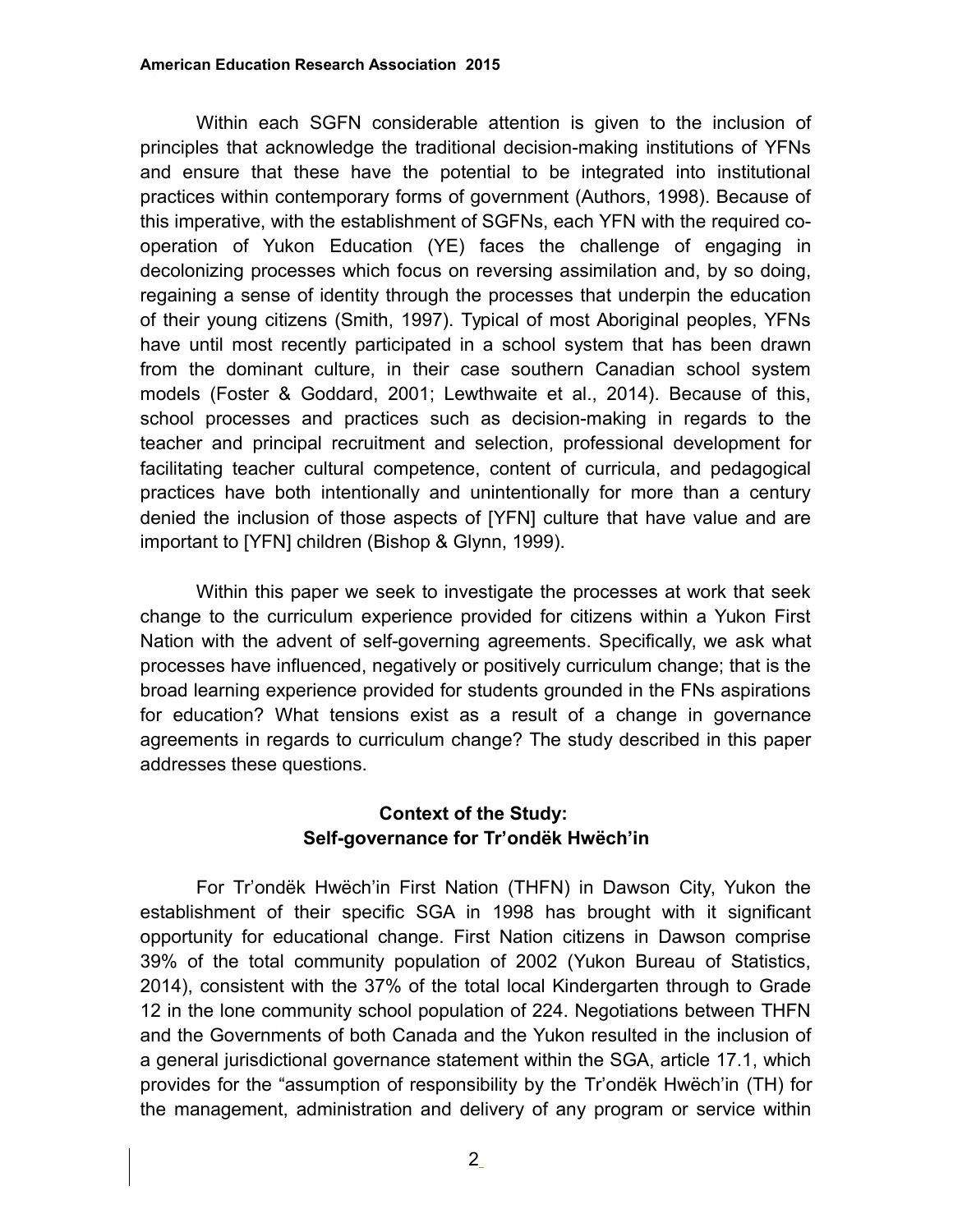the jurisdiction of Tr'ondëk Hwëch'in" (Authors, p. 32). Within the broader scope of program delivery in general, article 17.1, is specific reference to education in sub-article 17.7, which specifically outlines the provision for education. Notwithstanding that the SGA provides potential for TH to work towards *autonomous* control of education, which could be entirely independent of Yukon Education, the SGA also makes explicit the provisions to be enacted if a *shared* delivery of education is decided upon by the First Nation [italics authors].

In relation to education, upon the request of the Tr'ondëk Hwëch'in, the Tr'ondëk Hwëch'in and the Yukon shall during the term of a selfgovernment financial transfer agreement, negotiate the division and sharing of responsibility for the design, delivery and administration of programs delivered within the Traditional Territory relating to:

- 17.7.1 Indian student counselling;
- 17.7.2 cross cultural teacher/administrator orientation;
- 17.7.2 composition of teaching staff
- 17.7.4 early childhood, special and adult education curriculum;
- 17.7.5 kindergarten through grade 12 curriculum;
- 17.7.6 the evaluation of teachers, administrators and other employees.

(Authors, 1998, p. 33)

Inherent within this documentation is the explicit attention to the apparent autonomy THFN has in deciding on *how* education is administered and delivered, especially in relation to the school educational experience provided for its younger citizens. Correspondingly, the agreement draws attention in 17.7.1 through 17.7.6 to potential change to a variety of school operation aspects that broadly influence what can be regarded as 'curriculum'. As Ornstein and Hunkin's (2012) endorse, curriculum is more encompassing than the explicit or formal course of study, emphasizing simply content*.* They define curriculum much more broadly as, illustrated in the sub-articles above, the *totality of experiences* provided for learners, drawing into consideration not only *what* is learned, but also *how* it is learned, and from *whom* and, possibly most significantly at an epistemological level, *why* is it learned and *for what purpose*. It is this description of curriculum that informs this paper. Within their reference is the inference for curriculum as *possibility*, albeit that such possibility is largely influenced by a variety of imperatives because curriculum is socially constructed and enacted and open to contestation (Pinar, 2004).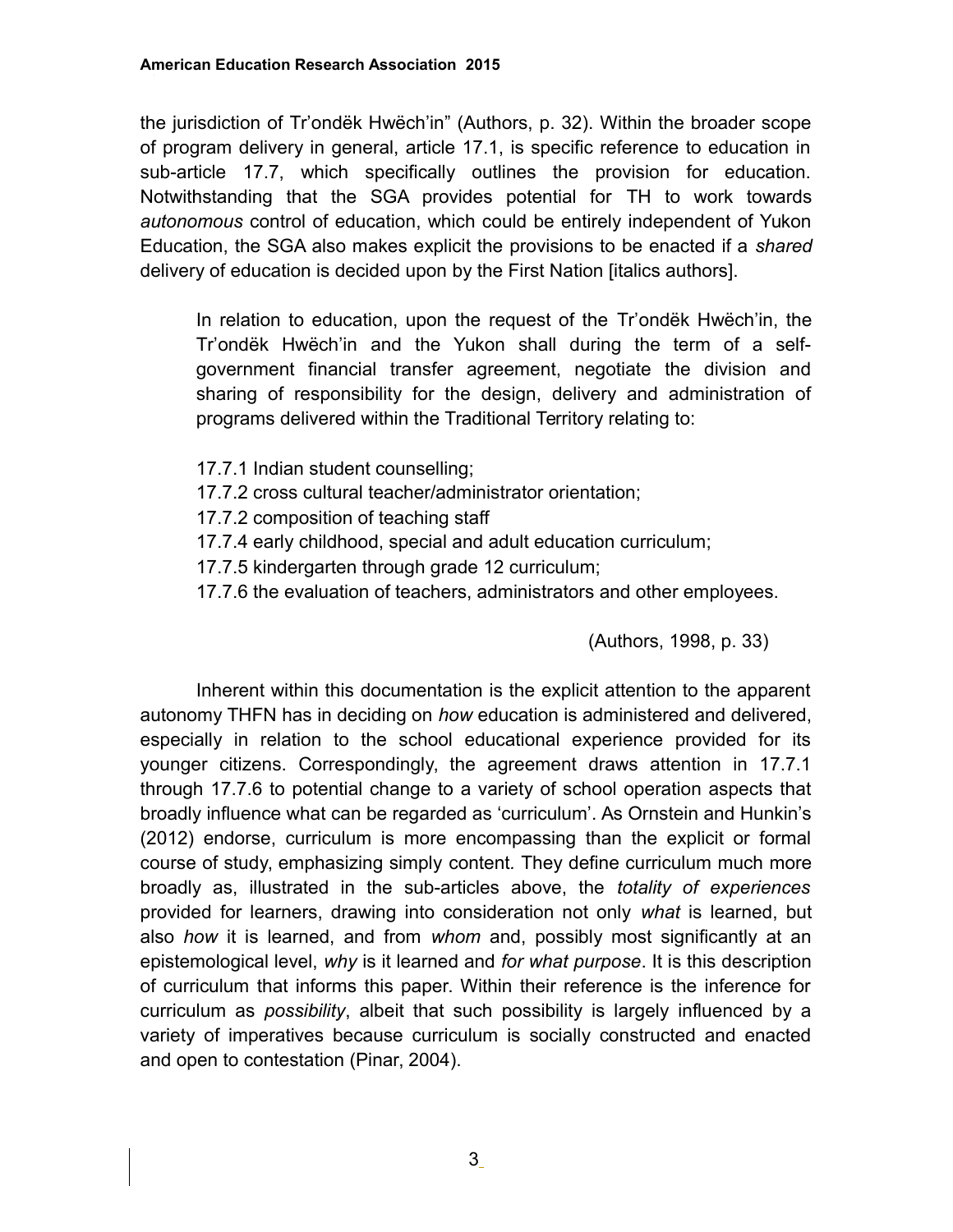Central to the enactment of this possibility is understanding the structure of self-governance in education and the potential tensions that can ensue in curriculum development and enactment as a result of this structure. As stated by Fallon and Paquette (2012, p. 12),

[SGAs require] some kind of advisory structure at the local community in the form of guaranteed representation on local public-school boards. This integrated model was followed in turn by a delegated-authority model as the main mode of First-Nations control of education. This delegatedauthority model authorized First-Nation communities to administer the laws and procedures for the education of First-Nation children on behalf of provincial authorities (provincial and territorial ministries of education). Within this model, the province or territory retains ultimate authority over laws, regulations, and policies setting forth education standards and criteria for academic success. By so doing, this structure represents a form *of neo-colonialism rather than it does [a structure for facilitating] decolonization* [italics authors].

The assumption of responsibility within the self-governing agreement is granted to the First Nation to decide in negotiation with Yukon Education how these SGA imperatives are operationalised. As stated by the TH SGA Implementation Director, there was provision for [TH's]

own self-managed education system, its own separate education system in Dawson, was definitely what the TH citizens *did not want*. The TH see themselves as part of an integrated community, they don't want a separate education system. They wanted a united system, a merged system, essentially a marriage between the TH, the Government of Yukon, where each would be equal partners and in essence enter into a co-management system or even call it co-governance when it comes to education (Tim Gerberding, Implementation Director, personal communication)

Although the SGA provides TH with the policy space to create selfcontained FN education systems, TH have instead chosen to use this authority to create a merged integrated system. For TH, the SGA implementation has seen the establishment of the THFN Educational Council headed by an Education Manager which co-directs curriculum development, in its broadest form with the school principal. The Council has, amongst other things, created the positions of an elementary and secondary Community Education Liaison Coordinator (CELC) who are located in the school and act as support for teachers in curriculum development and delivery, in its broadest form and especially at is narrower form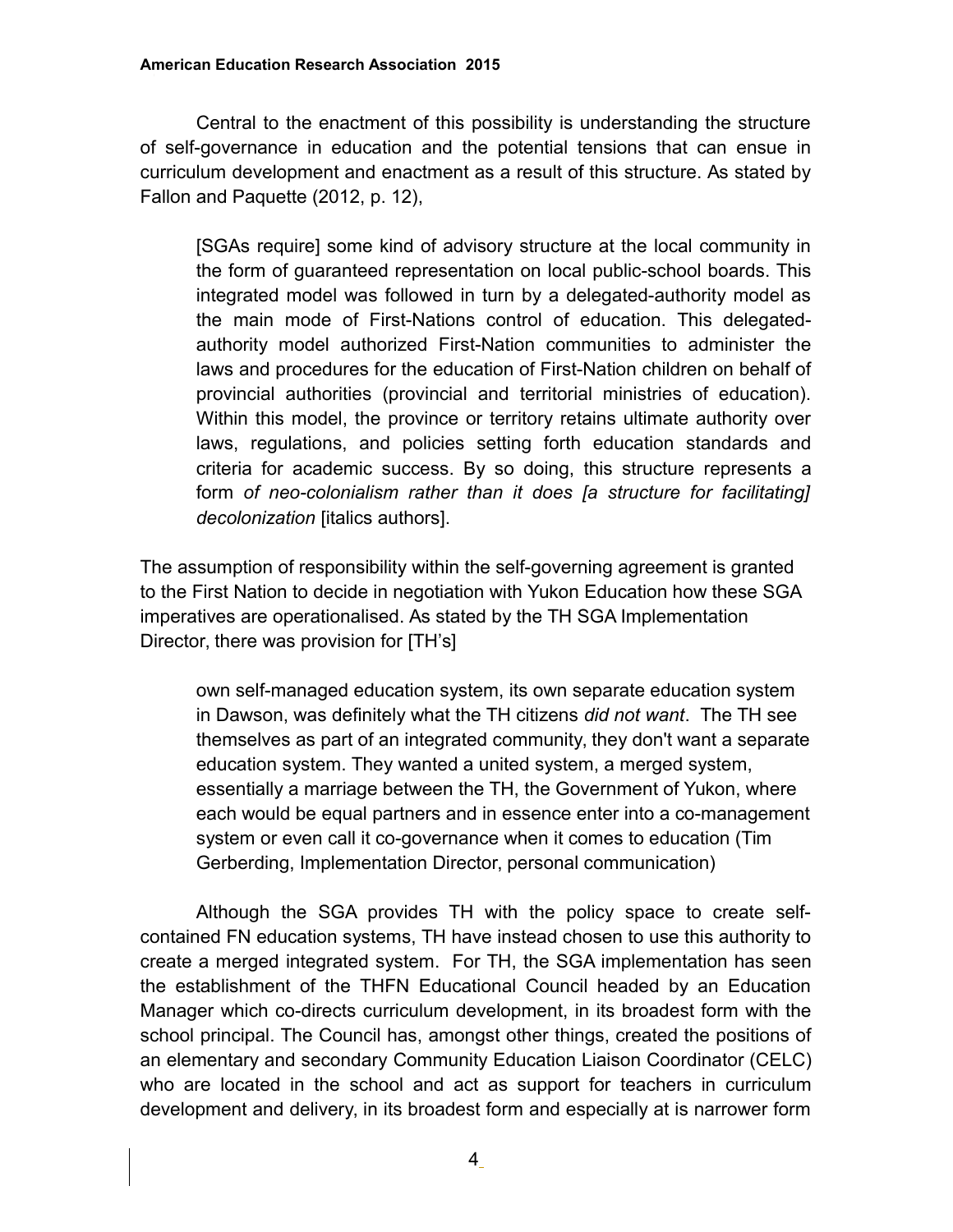at the classroom level. This often involves assisting in identifying TH Elders and Heritage workers who might, for example, work with teachers to broaden the curriculum experience for students or providing in-service training on culturally responsive pedagogical practice.

As Fallon and Paquette imply, this co-governance system becomes, quite likely, problematic because, as commonly identified in the literature, school operations and education in general within colonized Indigenous contexts, largely marginalize and subordinate any aspirations for education that might be sought by the Indigenous communities (Battiste and Henderson, 2000). As asserted by McKinley (2000), school processes and practices such as decision-making in regards to the content, pedagogical practices and language of instruction of curriculum have both intentionally and unintentionally denied the inclusion of those aspects of [YFN] culture that have value and are important to [YFN] children. McKinley (2000) argues that curriculum, the totality of experience provided for learners, is largely an expression of the dominant culture because the intention of curriculum is not adequately grounded in the priorities and epistemologies of Indigenous communities and, as identified, typically remains unchallenged and perpetuates, even when provision is made for self-governance (Wood and Lewthwaite, 2008). The development of SGAs quite obviously draws attention to the potential and likely incongruence between the intentions and aspirations of the dominant nation-state and the emergent First Nation. It is within this space that tensions between decolonization and neocolonialism are likely to be evidenced.

It is not surprising that the critique of self-governance agreements in Canada draws attention to the tensions and dilemmas likely to be experienced in curriculum development and enactment in such contexts because, as Fallon and Paquette (2012) assert, self-governance is but a *form* of governance "likely disguised as neo-colonialism; that is, a system in which colonial power can still unwittingly undermine or negate Indigenous educational patterns, many of which are linked to cultural norms and values" (Ngyuen et al. 2009).. Thus, in this paper we explore what contributes to change towards First Nation aspirations being realised in curriculum, especially when hegemonic influence (Gramsci, 1997) is likely deeply entrenched within the operation of education broadly and in schools and classrooms specifically. With the recent transition to self-governance, what processes have influenced, negatively or positively curriculum change; that is the broad learning experience provided for students? What tensions exist as a result of a change in governance agreements in regards to curriculum change in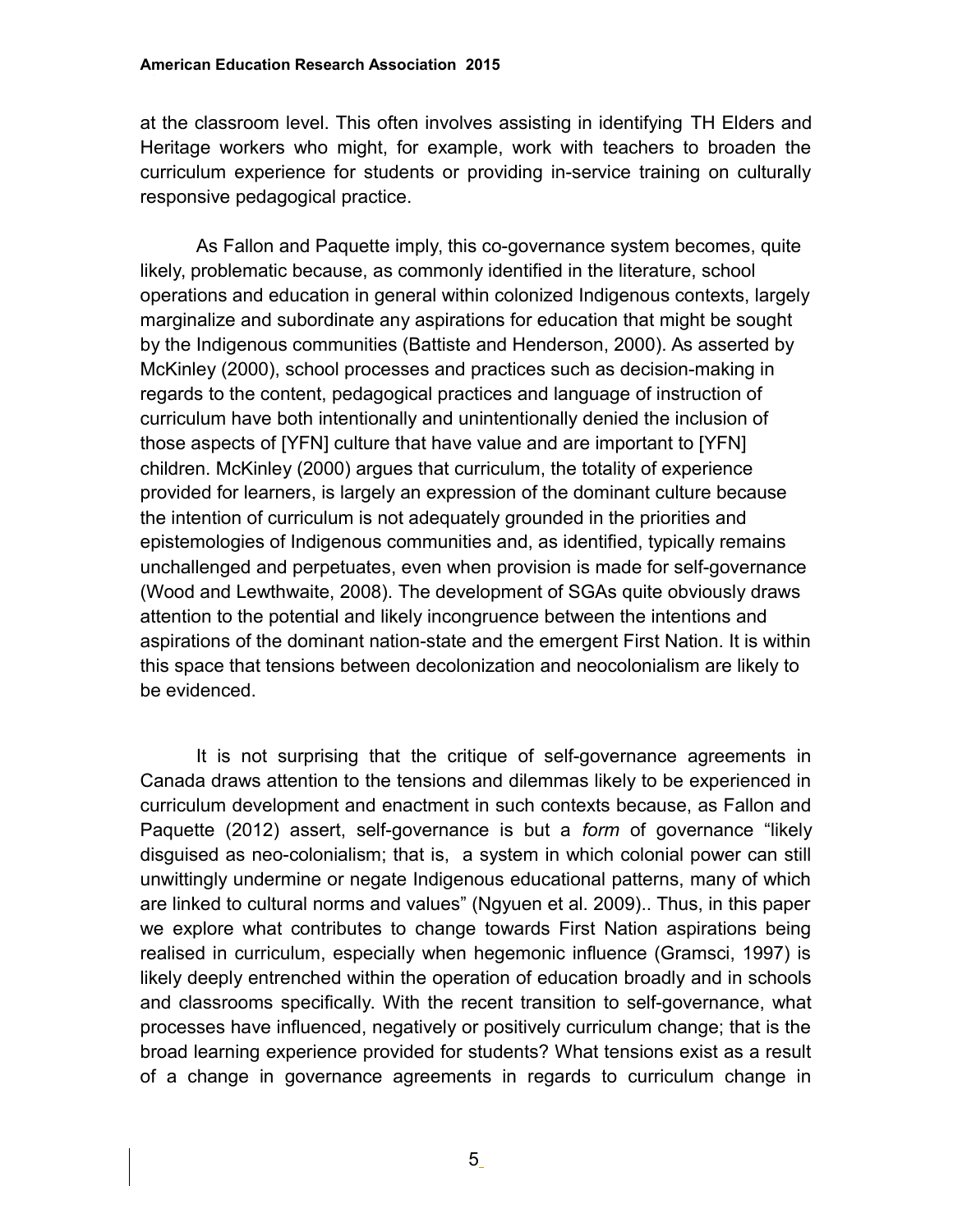accordance with the tenor of the SGA? The study described in this paper addresses these questions.

#### **Methods**

#### **Methodology**

The methodology used in this research inquiry is the case study. Using multiple sources of data the study endeavours to understand and explain a phenomenon; the processes influencing educational development that responds to the aspirations of the assertions of a SGA, in this study's case, the Tr'ondëk Hwëch'in SGA (1998). The study strives towards a holistic understanding of cultural systems of action influencing curriculum development within a social system, a school community (Sjoberg, Williams, Vaughan, & Sjoberg, 1991). The unit of analysis in this case study is the dominant players in the school community: the TH citizens (including its Elders; Chief and Council; administrators, including Education Manager; Heritage Department members and Community Education Liaison Coordinators (CELCs), and Yukon Education employees including superintendent, principal and teachers, the latter of which includes both TH and non-TH citizens and, finally, school community members including TH and non-TH students and parents. Drawing upon multiple sources of information, this case study includes a multi-perspective analysis drawing themes from these relevant players and the interaction among them. Overall, the researchers sought to make sense of the respondents' personal stories pertaining to school development and the ways in which these stories intersect and ensuring dialog between the researchers and those with respondents in order to collaboratively construct a meaningful reality (Creswell, 2012). The authors sought to understand behaviour from the respondents own frame of reference accepting that there were multiple ways of interpreting experiences (Denzin, 2009) but expecting that within these experiences common themes would be identified.

# **Theoretical Position**

Urie Bronfenbrenner's bio-ecological theory, a theory that has only recently been applied to community-based educational development (see, for example, Lewthwaite et al., 2005, 2008, 2014), is used as the primary theoretical frame to identify and understand the processes influencing the developmental processes associated with curriculum development in response to the SGA aspirations. Within his bio-ecological theory, *development* is defined as the phenomenon of continuity and change in the bio-psychological characteristics of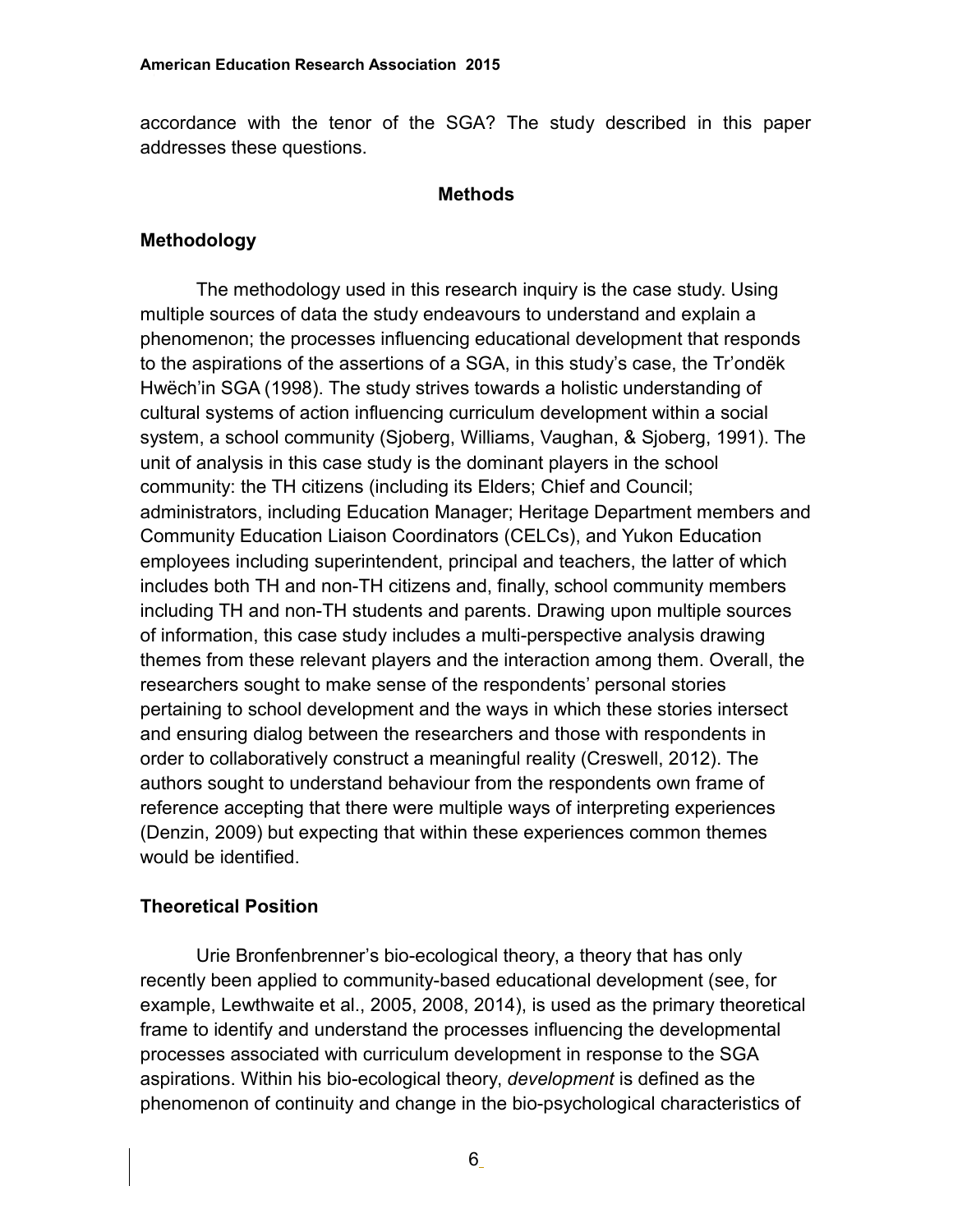human beings *both* as individuals and as groups. Of importance to this study, Bronfenbrenner described development as the sustained, progressively more complex interaction with and activity in the immediate environment (Bronfenbrenner, 2005). These descriptions of development are central to this study because if a school community in its curriculum enactment is indeed developing in accordance with the SGA intent, there should be evidence of progressively more complex interaction with and activity, both at the individual and group level, in the aspects that provide for the broader curriculum experience for its citizens consistent with this intent.

For Bronfenbrenner, the ecological environment, unique to each individual's situation, is seen as a series of nested and interconnected structures, ranging from the individual through to the macrosystem, which includes the much broader cultural and political systems in which the individual or group is located (Bronfenbrenner, 1979). The innermost structure includes the individuals central to the process under consideration, within this study's case, the primary players at the school level charged with *enacting curriculum*, teachers, students, Elders, and CLECs and less directly, principal, parents (both both TH and non-TH) and the TH Heritage Department and Education Manager. Bronfenbrenner suggests that individuals possess developmentally instigative or personal attribute characteristics that invite, inhibit, or prevent engagement in sustained, progressively more complex interaction with and activity in the immediate environment (Bronfenbrenner, p. 97). Within the context of this study, as inferred by Fullan (1993), a teacher's receptivity to curricular adjustment in line with TH curriculum aspiration and her competence in enacting such is likely to be a developmentally instigative personal attribute that influences curriculum development in accordance with THFN aspiration. Similarly, Bronfenbrenner suggested that the most proximal and significant sphere or setting is the individual's microsystem: the pattern of activities, roles, and interpersonal relations experienced by the developing person in a given *face-to-face* setting with particular material and physical features and containing other persons with distinctive characteristics, personalities, and systems of belief (Bronfenbrenner, p. 148). Within the context of this study, which focuses on the broader curriculum experience provided for students, the strengths of the relationships, collaborative capabilities, and the resourcing and leadership provided, as evidenced in other educational contexts (Lewthwaite, 2007; Lewthwaite et al., 2010) are likely critical aspects influencing such development. His model, most importantly, attempts to underscore processes and the *dynamics* of these processes that might influence development. His model emphasizes, especially, *proximal* processes usually within an individual's microsystem: those patterns of activation that drive or thwart stability and change. Proximal processes, according to Bronfenbrenner,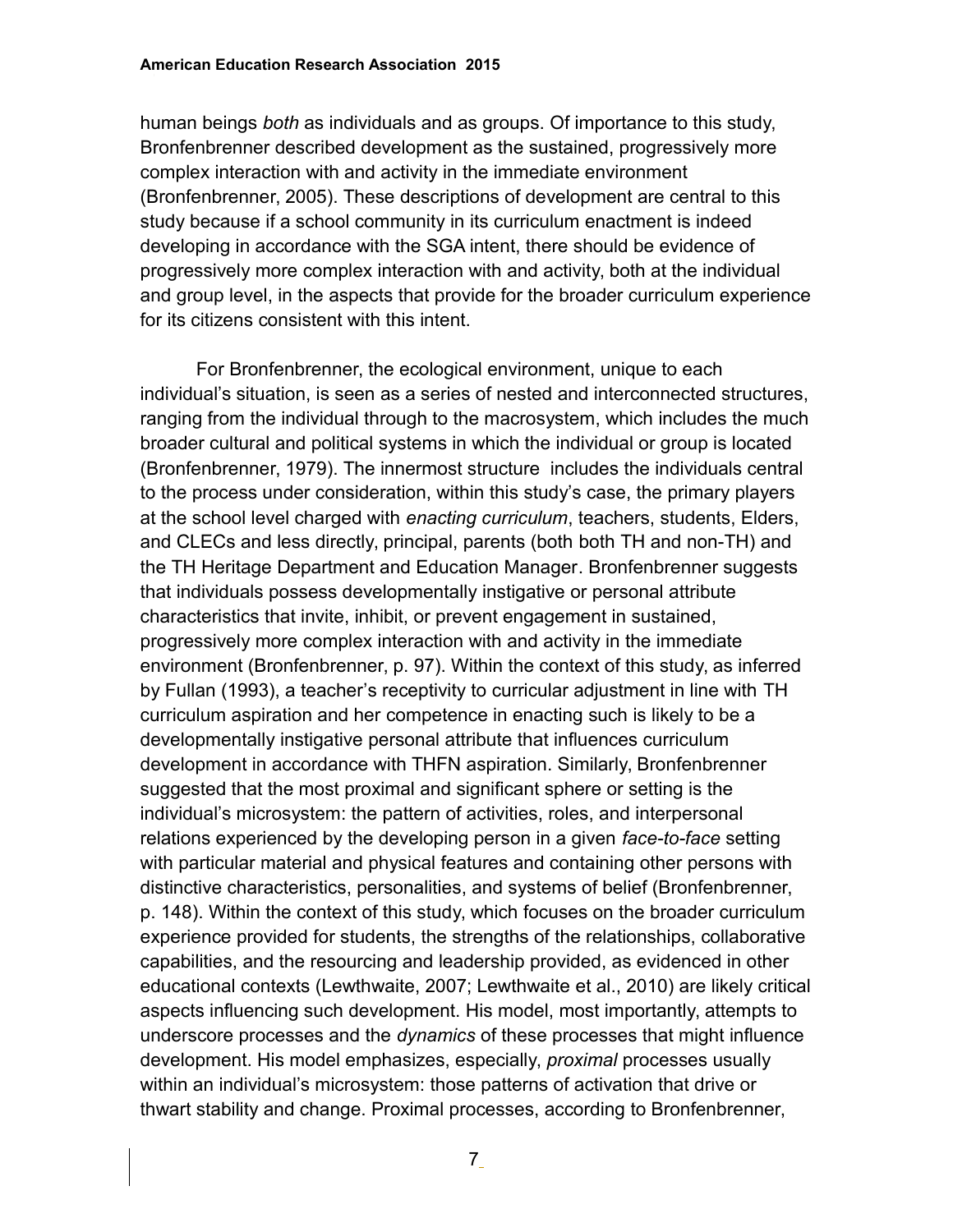allow for the active engagement of the individual, occur often and are stable over time, and provide for increasingly more complex interactions.

In the context this study, this construct has obvious applicability. It becomes important for the key players be actively involved in a pattern of activity that mobilizes and sustains attention, develops knowledge, and encourages the individual, and group, to attain slightly higher levels of functioning (Bronfenbrenner, 2005). The effectiveness of these proximal processes appears to be at the very heart of what contributes to development. Thus, one can suppose that there can be high- and low-level proximal processes. The frequency and intensity of the manifestation of a proximal process and whether it invites, inhibits, or prevents engagement in more complex interactions is likely to influence development both of the individual and the group.

Supporting Bronfenbrenner's theoretical frame is a further paradigm, critical pedagogy, which is likely essential to understanding processes that might drive or thwart change post-SGA introduction. Critical pedagogy is defined as an educational movement to help develop consciousness of freedom, recognize authoritarian tendencies, and connect this knowledge as a foundation for taking constructive action (Giroux, 2010). The primary intent of the YFN SGAs is a response to a critical awareness of the injustice of existing social orders, including education, that have historically and, arguably, continue to this day disenfranchise YFNs and this study's case, the curriculum influencing student learning. In response, critical theory, similar to the underlying premise of the SGAs, re-examines and, ultimately assists in the re-construction of practices in order to work towards a social order based upon a reconceptualization of what can and should be. Most evident within the critical theory writing is the emphasis on the idea of a growing 'consciousness' of one's condition amongst individuals, a 'conscientisation' as Freire (1970, 1988) refers, as the first step to constructive action in an educational practice of consequence for students. It is this growing 'consciousness' that the authors would like to emphasize as important to the research presented herewith and, we feel, is most evident in the conversational data presented in this study.

# **Data Collection and Analysis**

The study presented here focused on a three-stage data collection process, aspects of the first two stages which have been reported on earlier (Lewthwaite et al., 2013, 2014). In the first stage of the research, conducted in 2008 and 2009, the first researcher engaged with TH Elders, Chief and Council, Education Manager, teachers, parents, and high school students to elicit their aspirations for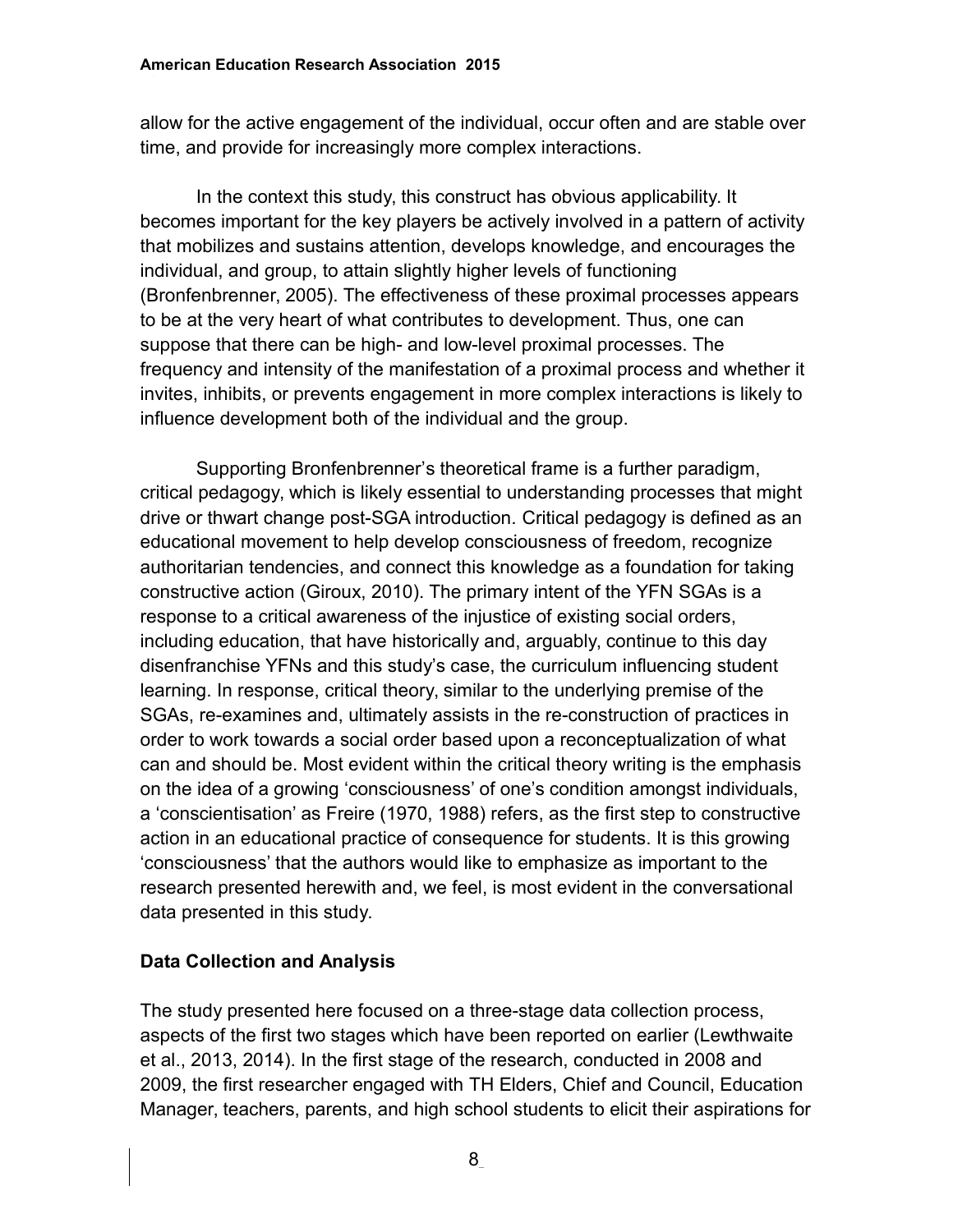education, especially in terms of the broader curriculum provided for students. Special attention was given to not only the *what* of curriculum, but also the *how*  and *why*? Emanating from the discussion was an aspiration that the educational experiences provided should be reflected not only in the management and operation processes of the school but also in the curricula and programs implemented and pedagogies used in classrooms (Lewthwaite et al., 2014). Beyond this tangible manifestation of the explicit curriculum was an aspiration for the hidden curriculum (Eisner, 1979) to be epistemologically grounded in TH cultural values, a foundation identified as critical for First Nation student engagement in schools (Costagno & Brayboy, 2008). This consultation process resulted in a wide range of curriculum efforts, one being the development of a pedagogical framework for teaching and its application within newly developed curriculum resources, especially from Grades 4 through 7 in science education (Lewthwaite et al., 2014). The second phase of the data collection, starting in 2009 and still ongoing, has involved providing support to teachers to implement the pedagogical framework and to investigate the effect, both qualitatively and quantitatively, of such actions upon student learning and engagement (Authors). Stakeholder commentary, especially from teachers, student, Elders and TH parents, on this process, through recorded interviews during and after these interventions, has been instrumental in gaining an understanding of processes, both at the individual teacher and microsystem level, influencing, mostly positively, this process.

Paralleling this initiative, starting in 2003, have been a wide variety of formal perpetuating collaborative curriculum initiatives that have the intention of providing the broad curriculum experience for students from Kindergarten through Grade 12 aspired to by the TH community, but still operating with the broadly defined mandated explicit curriculum defined by Yukon Education. Examples of these developments have included, and are not limited to, the Grade 10 Social Studies curriculum focusing on TH culture and history. As well, TH citizens' traumatic experience with Residential School has been developed into an extensive curriculum component (Tr'ondëk Hwëch'in, 2009) of Grade 11 Social Studies. Further, language instruction in Hän, the TH language, has been offered for the past eight years for students from Kindergarten to Grade 5. As well, traditional Culture Camps have been developed by TH Heritage and actioned over the past six years that focus on traditional rites of passage for TH youth. These camps include First Hunt, Moose Camp, and First Fish and are typically several days in length, involve participation of Elders and parents as well as both TH and non-TH students and are formally registered as curriculum offerings with Yukon Education. In the elementary grades CELCs work with classroom teachers and TH staff and citizens to incorporate Traditional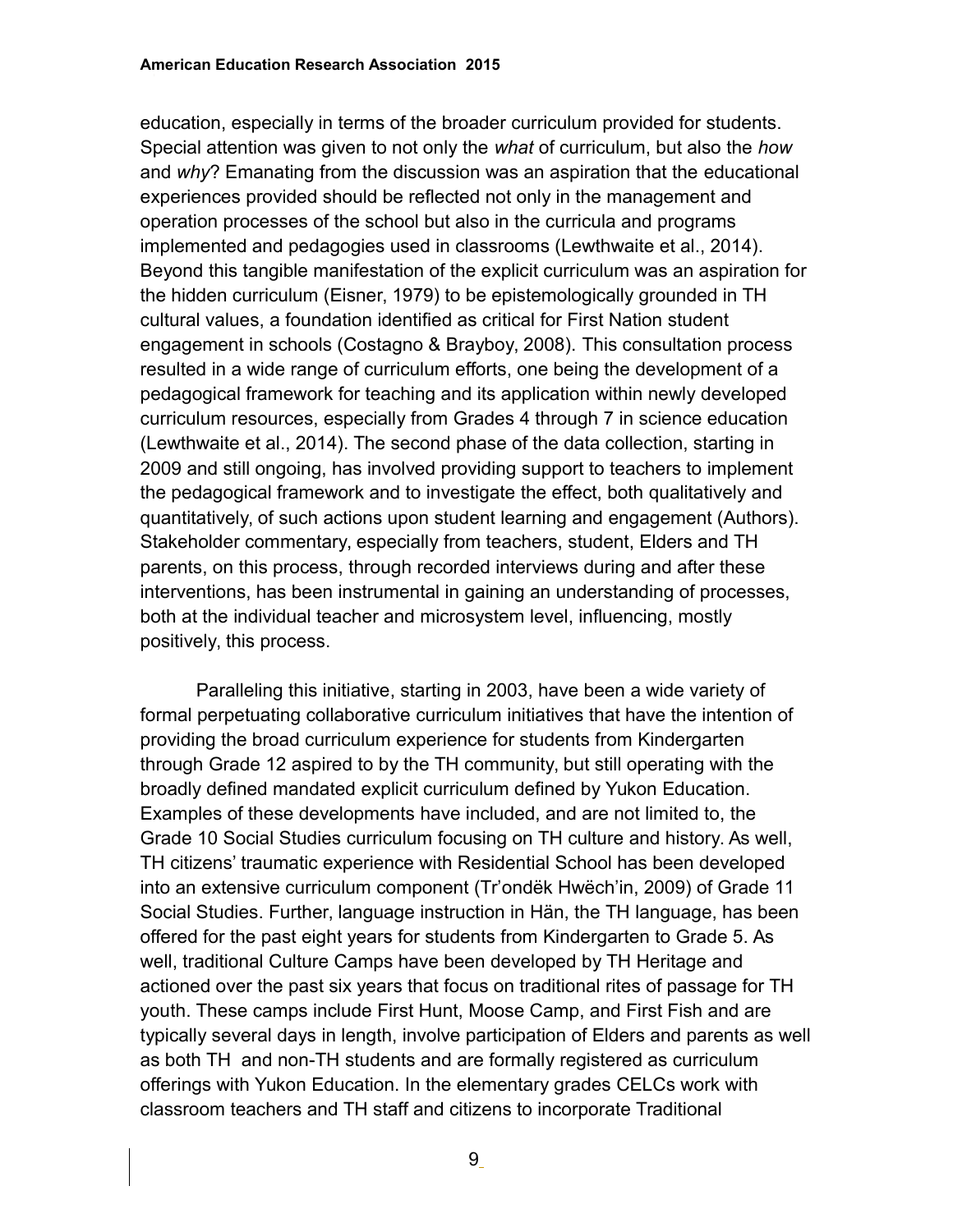Knowledge field trips which are either daily outings or overnight camps. In association with the initiation of these formal curriculum initiatives, have been scores of more informal, what might be regarded as more opportunistic, initiatives. These have included Elder story-telling or assisted activities in the classroom; community visits; special assemblies; advocacy and well-being support for students; and a variety of strategies to improve parent-child-school liaison. Again, during these developments, over forty recorded interviews have documented participant, especially teacher, student, and parent comments on the curriculum changes and participant response to these changes.

Although the research on the broad curriculum changes and the influences of these changes have been under investigation since 2008 (Lewthwaite et al. 2013, 2014), more recently we engaged stakeholders in a final research stage in order to more broadly consider the curriculum changes that had occurred over the past seven years. This part of the research, conducted by the second author, involved extensive interviews with the stakeholders previously identified. In all, fifteen interviews were conducted seeking stakeholder views on the changes that had occurred since self-governance especially in regards to the curriculum experiences offered to students. The interviews were primarily unstructured conversations around the two research questions. What processes have lead to change in, or thwarted the realization of aspirations manifest in the SGA? And, what tensions do you see with curriculum change as a result of a change in governance agreements? In all, the interviews averaged in length from 30 minutes to two hours. The conversations were transcribed and verified as accurate by the participants. As well, they were asked to adjust any aspects of the interviews in order to better illustrate the points they sought to convey. The transcriptions were then analyzed inductively around the focus of the research, especially around influences on change and tensions associated with change. An analytical grid was used to categorize themes identifying within the transcriptions. Each researcher coded four transcriptions ensuring that all researchers transcribed at least one transcription common to all to ensure consistency in the analytical process. Where there was discrepancy between and among researchers in the coded examples listed in the grid, consensus was achieved through negotiation. Finally, once all transcriptions had been analyzed, we aggregated all coded responses into one grid and sought to independently identify through a cross-participant analysis common themes under which the comments were aggregated. Again, once identified independently we sought consensus through negotiation to arrive at a list of general and major themes (Cresswell, 2012) associated with the research focus. This structured procedure corresponded with the analytical approach endorsed in empirical phenomenology which assumes a structure exists in the shared experiences of a phenomenon,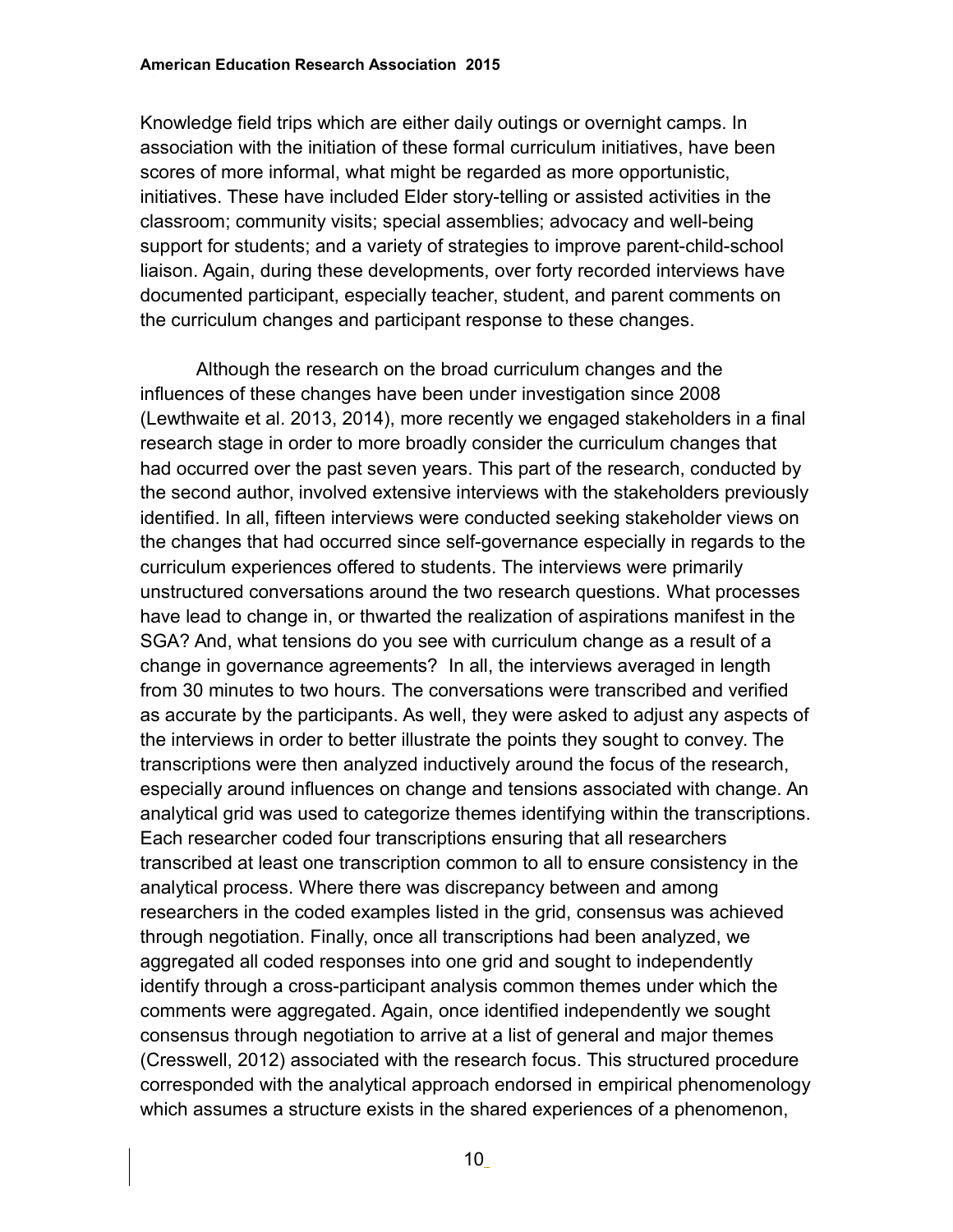and, by so doing, the methodology, including analysis, sought to reveal the structure of each commentary and its essential constituents (Moustakas, 1994).

### **Results**

In this section we draw upon the data collected over the research phases and subsequent analysis to respond to the two research questions. We provide excerpts of interviews (despite most participants request for extended narratives (Lewthwaite et al., 2014)) that correspond with each theme category to provide evidence for such claims and provide parsimonious attention to the underlying theoretical frames informing these responsesr. We do not mention names or titles in order to preserve the anonymity of participants.

# **Research Question 1: With the recent transition to self-governance, what processes have influenced, negatively or positively, curriculum change in accordance with the tenor of the SGA; that is the broad learning experience provided for students?**

1. The changes in curriculum are seen to be of significant consequence for students and the community's future and are attributable to identifiable multi-system influences.

Although we have documented the evidence of change, especially in regards to teachers' teaching and the influence of this on student learning (Lewthwaite et al., 2013, 2014), stakeholders were able to identify influences on this change, most of which were attributable, primarily, to the proximal processes which were operative amongst stakeholders.

I think it also helps with the understanding between the community and the school because one of the challenges that the school system faces is that we are a system, we are a bureaucracy, we are an institution, and many people do not have fond memories of their time in institutions like school. So we need to be finding ways to open those doors, to open lines of communication, to be able to work better together. And I think that this the key to the strategies that we've been using that have helped – doing it as a community. We still have a long ways to go but I think it's helped to break down some of the barriers and that it has helped families to be more understanding and responsive to be able to work together for the best interests of the students.

It comes from doing this as a community. I think our students are more aware of who they are and there's more sense of pride and identity and I think identity is key because we're not limiting the education to just our students, our First Nation students, it's across the board. And I think that's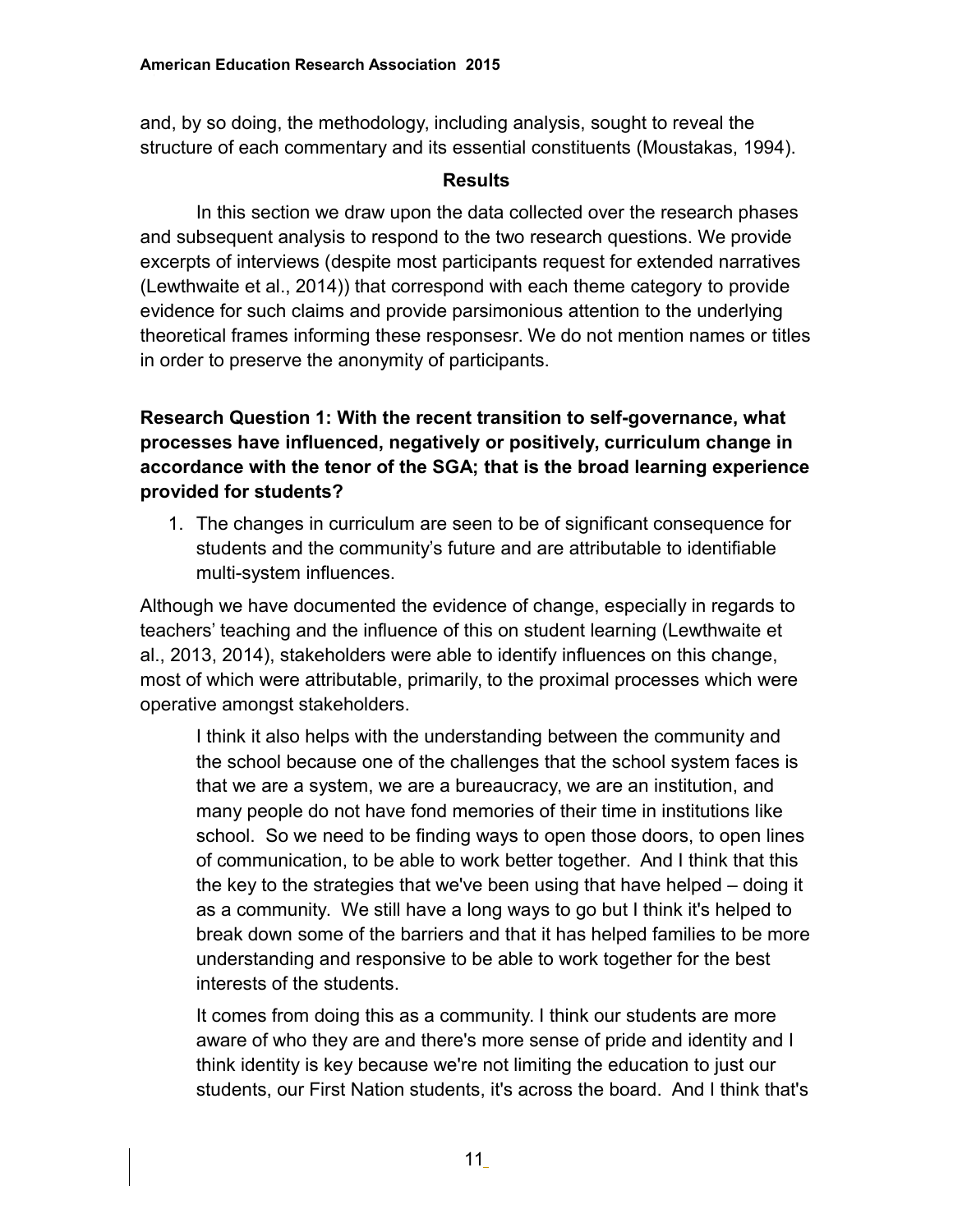important, that's an important approach. All our camps, everything that we do is open to the community and not, of course our students, our children first, but it's important for their friends to know as well. And there is a great sense of pride in what is happening and who we are [as a FN].

2. Although the SGA has provided an impetus for change, it, in itself, has not created the change

Commonly evident within the commentary was attention to the macrosystem influence of the existent and emergent political system as a contributor to development (Bronfenbrenner, 2005). This primarily was voiced with reference to the explicit detail of the SGA:

SGA was set up to provide for the assumption of responsibility for schooling by TH; that is, its own unique and self-managed school, education system, but they didn't want that. Instead they wanted a cogovernance model but the wording in the SGA using words like 'shall' negotiate was inserted to ensure the Government of Yukon was *obligated*  to negotiate matters in regard to education. This authoritative language served to elevate the position of the First Nation's imperatives.

As well, this was manifest in reference to the flexibility available through Yukon Education's explicit yet flexible curriculum requirements Yukon First Nation Education Advisor Committee (2008).

Consistent with the tenor of SGAs to work towards education practice more responsive to the ''culture-based education'' has been more recently identified by YE and its Education Act as one of the foundational principles for school development in the Yukon. YE policy requires community schools to create, preserve, promote, and enhance their culture, including arts, heritage and language in classrooms. The flexibility with curriculum allows for this.

3. The changes that have occurred have occurred primarily because of a desire for change primarily as a response to awareness of the need for change rather than legislated imperatives

Dominating the commentary was the identification of a 'climate of readiness' (Fullan, 1992) derived, primarily from a conscious awareness of the need for change derived from a recognition of existing authoritarian tendencies, and acknowledgment that this knowledge was a foundation for taking constructive action (Giroux, 2010)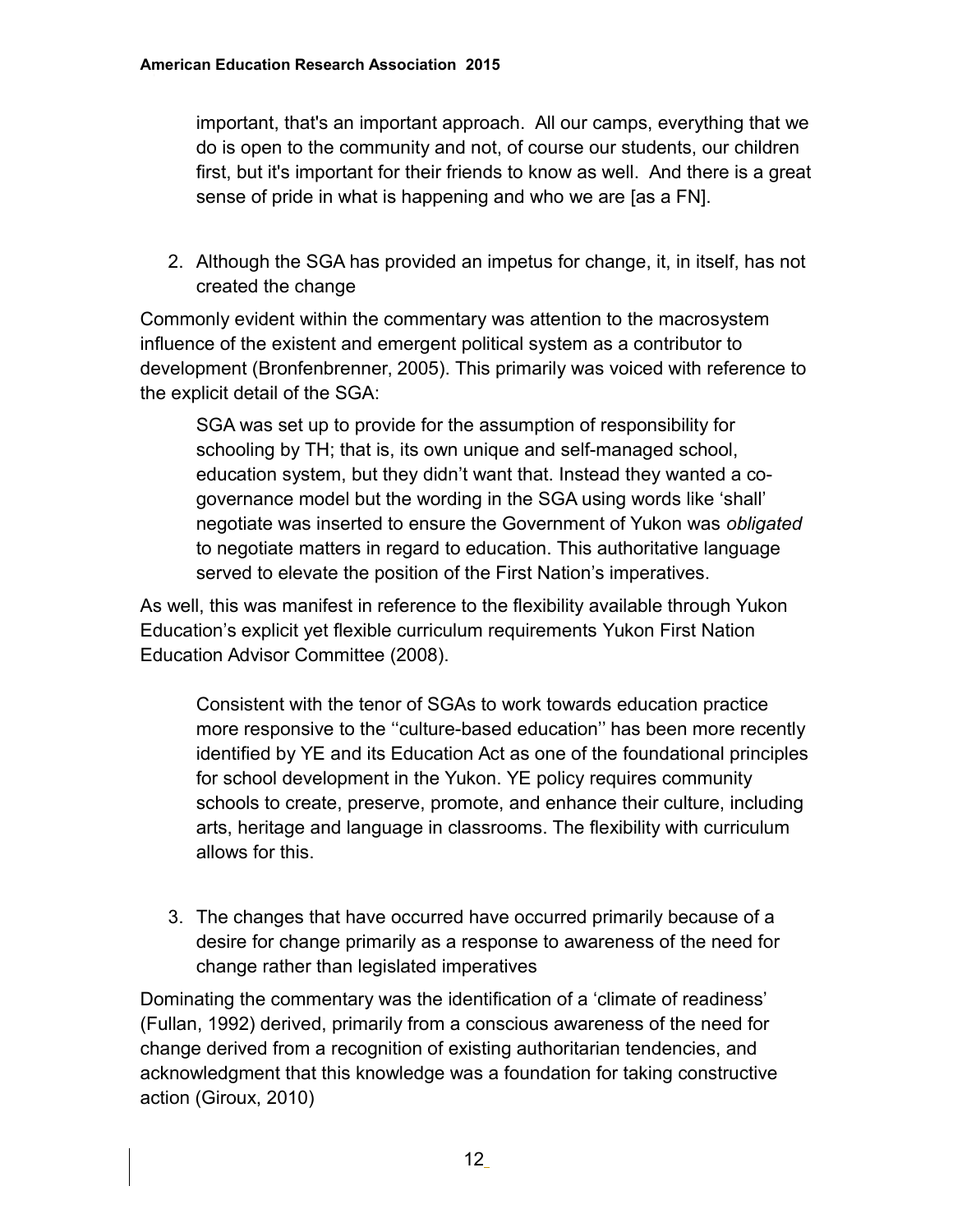This power did not translate into immediate responsibility. There was an imperative for change, but that did not make it happen. It had to be an internal thing. A personal thing for those involved. We have offered programs before they were even sanctioned. [Now the inclusion of the Residential School experience is a national priority] but even before that we were doing it because our community wanted it to happen.

The energy and pride that was evident within TH for change [during and after SGA inception] was important. I think many could remember the days of the Dawson Indian Band and the lack of authority we had. The SGA provided that foundation we needed for moving towards governance. It provided the momentum we required. There was a really disheartening and unsettled time. It had to change and this opened the door for change.

4. The changes have involved considerable serendipity, especially in regards to the coming together of capabilities

Bronfenbrenner refers to the importance of time and people as central influences on development. Change in time of the individual and the group but also the conditions within the environment which the group operated provided a salutary effect on development (1994).

Soon after the SGA was signed there were some wanting immediate change and demanded it. That was not productive. We did not have the capability or capacity to make those changes. It rested on having the right personnel to bring this about. Oddly, those people have come sometimes with no calculation of the contribution they would make. It really has been about being optimistic about the possibilities for change and then working towards what is possible.

I think we have had a 'perfect storm' of events. We have really strong CELCs and teachers who are open to change and are willing to work with the CELCs. We have a principal that is open and flexible to the changes and willing to work with the community. We have a large capacity at the First Nation, with people that have the capability to work towards such change. Much of what has happened has occurred because of people who have had a long-term commitment to the town and have the skills and knowledge to contribute to change. There are strong relationships between TH and other community members. Many people who live here see a very positive future, built on that collaboration.

5. The changes have been facilitated especially by the counsel of Elders and the tenets of the SGA.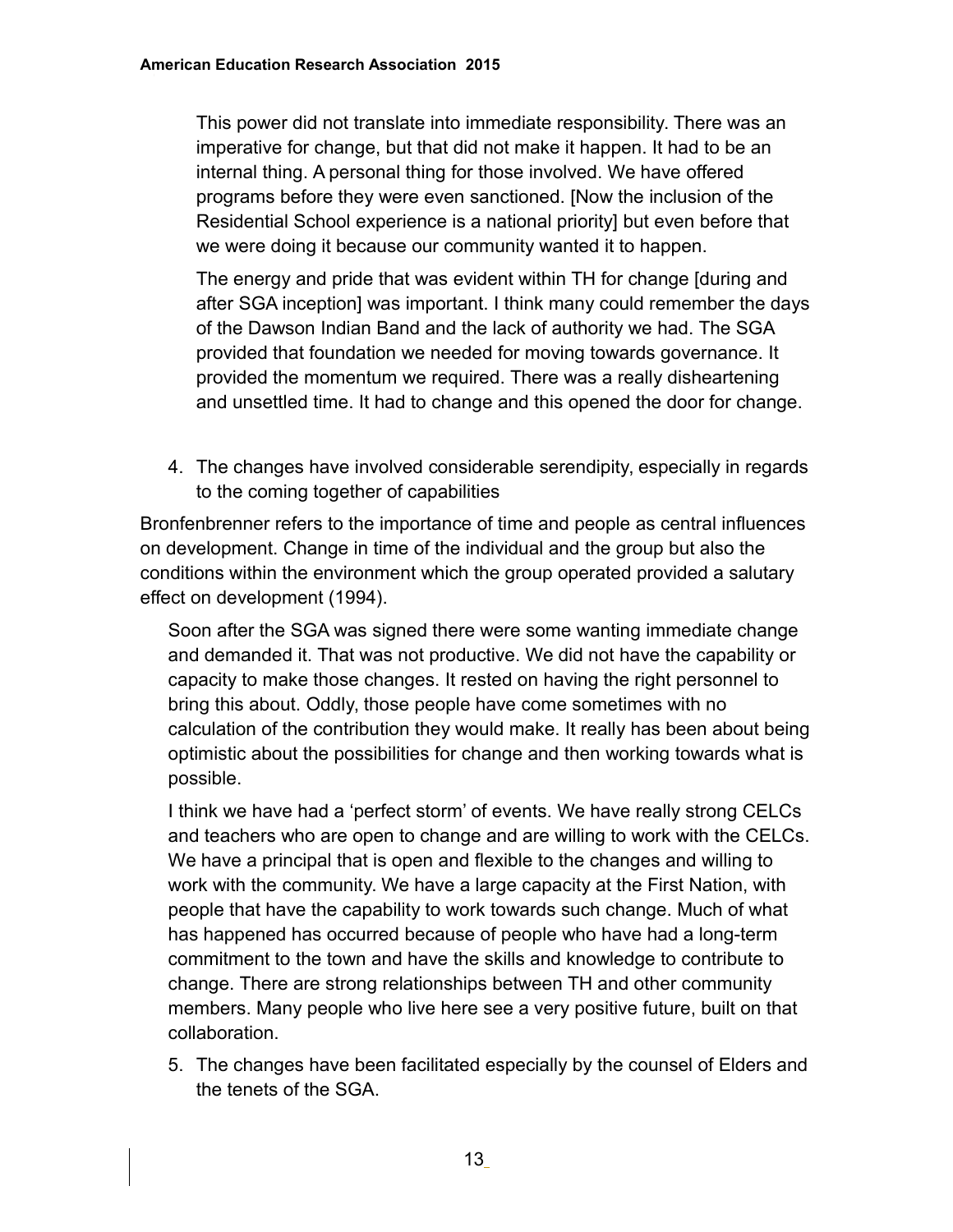Commentary commonly identified that the process of development needed, not only collaboration but also, guidance. The social role of and interpersonal relationships (Bronfenbrenner, 2005) with Elders was seen as a significant influence on the developmental trajectory of curriculum, in all aspects. As outlined in the SGA, It was their role and relationship that invited and permitted more complex interaction with in curriculum (Bronfenbrenner, 1994).

It has to be cautious. I have been told several times what I have done in my role with TH has been 'no good'. One of the big changes with the SGA is that our Elders now can serve as Elder, and we are growing to learn that relying on them for advice is absolutely vital.

You would not have that outcome without that governance. But it's a supportive governance. We seek that advice, we need that advice. If you don't do it right, you'll be told, but you'll also be helped to do it better next time. The power dynamic has changed for me. I am now seek that advice.

6. The changes that have occurred for this community are not identified as possible for all communities

Participants commonly referred to how curriculum development was not only time, people and process dependent, it was also context dependent (Bronfenbrenner, 2005).

We are seeing things happen here that just simply are not even remotely realities in other [Yukon] communities.

Although other Yukon communities are negotiating similar conditions in their SGAs, I am not convinced it is all possible. Our community has a stable population and many people [from outside the Yukon] want to build a life here, for their family. It draws many special people and many TH citizens have increasingly stronger educational backgrounds and what to serve and lead. Having that resource base is not as common in other communities. We are fortunate.

Apparent within these themes is evidence of the utility Bronfenbrenner's bioecological theory in understanding the influences on curriculum development, in its broadest sense, in a Yukon FN, subsequent to the inception of a SGA. Clearly evident, as Bronfenbrenner asserts, is the influence of process, people, time and context on development (Bronfenbrenner, 2005). Similarly, a critical awareness of the perpetuating injustice of existing social order and the possibility associated with SGA inception were critical ingredients promoting curriculum change.

# **What tensions exist as a result of a change in governance agreements in regards to curriculum change?**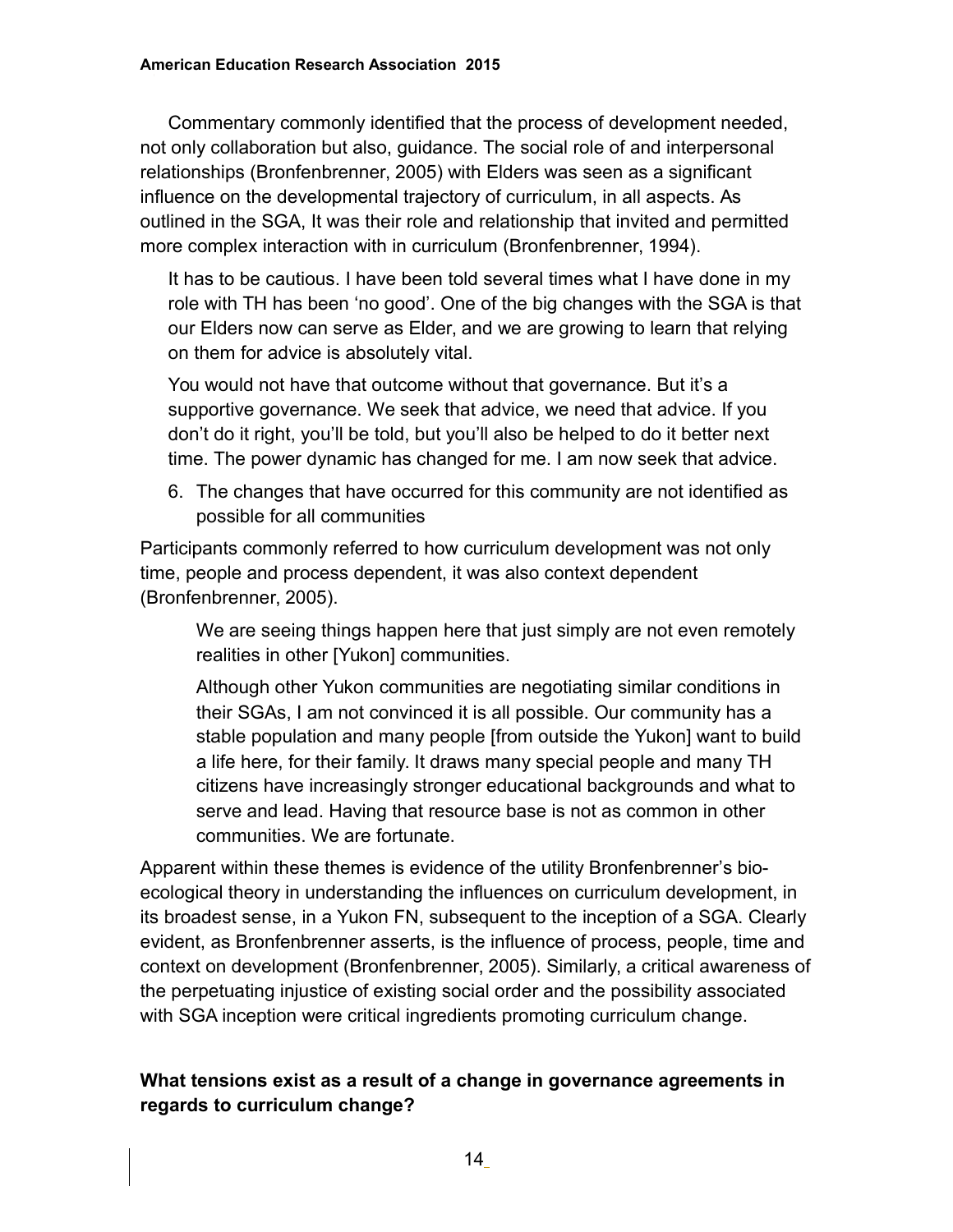1. The curriculum development that has occurred and is occurring is not palatable to all

Evident within the commentary was evidence of competing tensions, especially associated with the purpose of education.

I think we have lost sight of what's worth learning in our world today and increasingly, as a rural community, we have always been challenged by parents to ensure we don't let things [curriculum] be too focused on matters outside of pure academics. I'll hear a parent say, I'm sending my kid to [city] because they'll get a better education there. Better to them means more academics. I can't see that a young person's development can be gained by just more academics. I think our focus is moving to acknowledge the importance of making sense of our natural world and our place in it. But it's not what everyone wants.

And it creates a lot of problems for our parents because, you know, on the one hand, we want our children to have a good education, but on the other hand we also want our children to be immersed in our culture, and harvesting in the fall is an important part of our culture, it's a part of our food system and it's important that our future generations understand how to harvest and do it respectfully and spiritually right so. There has to be a balance. I don't want cultural inclusion to mean time way from core learning. If there is too much a shift to cultural inclusion [TH and non-TH] will be unhappy.

Both of these commentaries present a very thoughtful critique and a 'consciousness' of the tensions associated with the curriculum currently being provided in their community. Both question an orientation to education that is exclusively focused either on an academic rationalistic view of education (Eisner, 1979) or one, that as Kemmis (2012) suggests is, ultimately, about the formation of culturally-located persons who in turn become a part of the collectives of communities, societies and our shared world. This community (Lewthwaite et al, 2013) in the first phase of the study, identified that, historically, schooling *interfered with education* because the schools was suffocated by a dominating focus on curricula and assessments and students' achievement. Clearly, the commentaries above suggest seek close attention to a well-conceptualised prioritisation of both, but not at the expense of either.

2. The curriculum development necessary has not drawn attention to the fundamental changes some have sought

It is not surprising that evident within the commentary was suggestion that the fundamental, underpinning 'hidden' curriculum of the school had, potentially, not been disrupted and potentially the underlying curriculum of the school remained,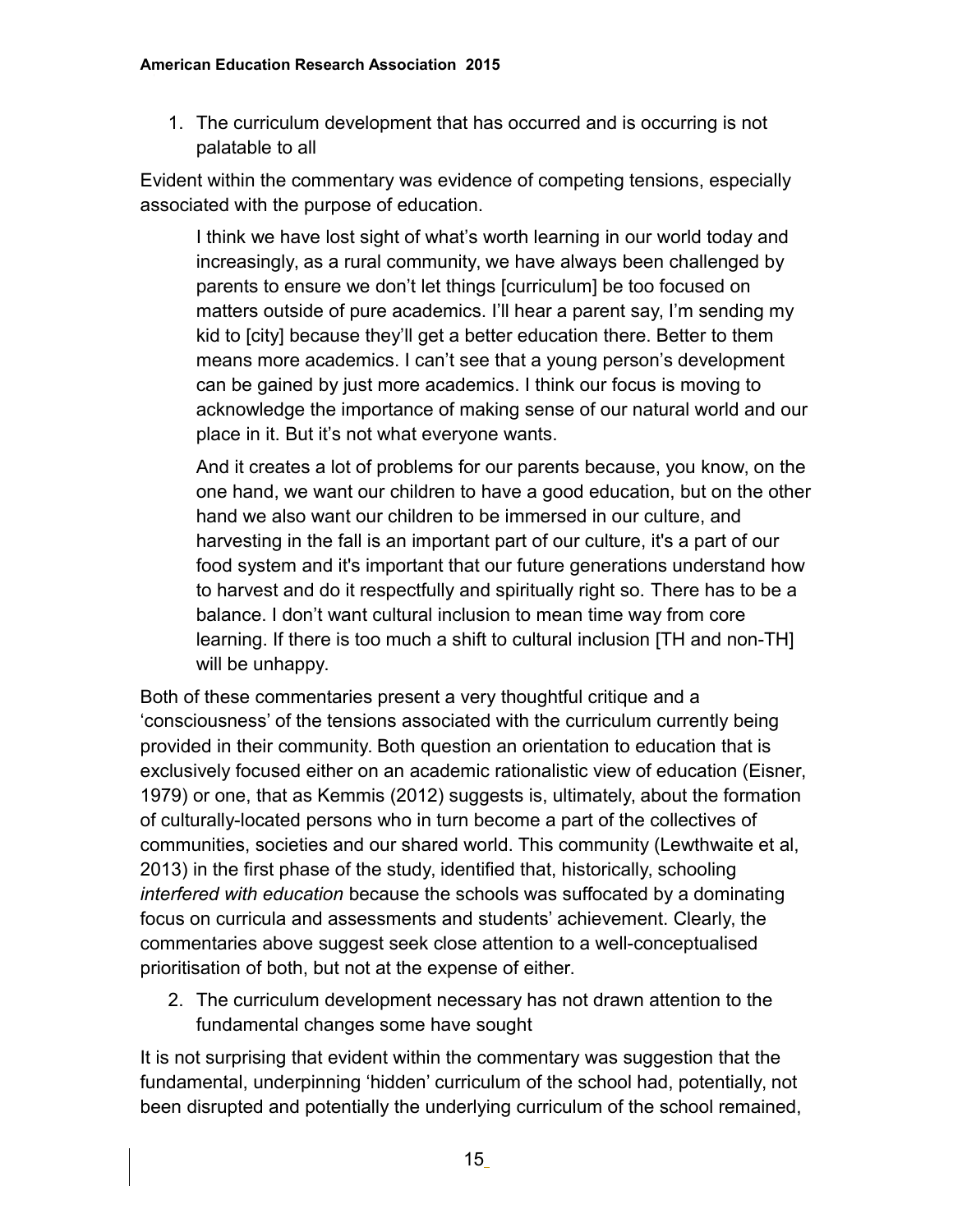unconsciously or consciously, unadjusted. This was evident in two lines of commentary. As one might expect, some questioned whether a TH cultural epistemology was underpinning the curriculum development and, indeed, whether this it was possible and, questionably desirable. As suggested by Smith (1999), stakeholder's personal epistemology frames how we think about different ideas and practices in education.

The changes are significant. But I wonder what is possible. Is just the activity of school [curriculum] enough? I don't think so. I think it has to be much deeper and consistent with what we [TH] see as of value and hold important. I don't think we can expect that of a school and teachers unless they have that initimate knowledge and appreciation themselves.

Further, commentary drew attention to perceptions of TH citizens, not TH culture, was still grounded in deficit-theorizing. Despite the positive developments in curriculum at the broadest level, apparent in the conversations, especially from those of a critical awareness of such theorizing, were comments associated with teachers' potential resistance conscious or conscious perpetuating beliefs which would likely manifest itself in practice, especially in classroom interactions and perceived views of learners. As Bishop et al. (2003) assert, at the heart of many school systems' thinking is a belief or, at least, an assumption that Western ways are superior and that Aboriginal culture and specifically students may bring deficits to classrooms, not assets. Such thinking suggests that not only are students' background experience and knowledge of limited importance to promote learning, but so are their cultural foundations. Deficit thinking or theorizing, as it is called, is the notion that students, especially minority students, fail in school because they and their families experience deficiencies such as limited intelligence or behaviours that obstruct learning (Castagno and Brayboy, 2008; Valencia, 1997).

I think we are at an important stage [in our development]. There have been significant changes, but I wonder whether it has really challenged how school operates. What does it ultimately reward? I think there are still lots of [TH] kids that are leaving because they just don't have that academic bent or are seen to not fit with school I think what we promote still caters to a certain kind of student.

I feel we have come a long way. But I wonder about what comes out the other end and who comes out the other end [upon graduation or in leaving school]. There *is* a lot of activity but has it really changed? I [as a parent] wonder what the conversations are about [amongst teachers, inferring some students are seen with deficits]. I am not sure that what we [as TH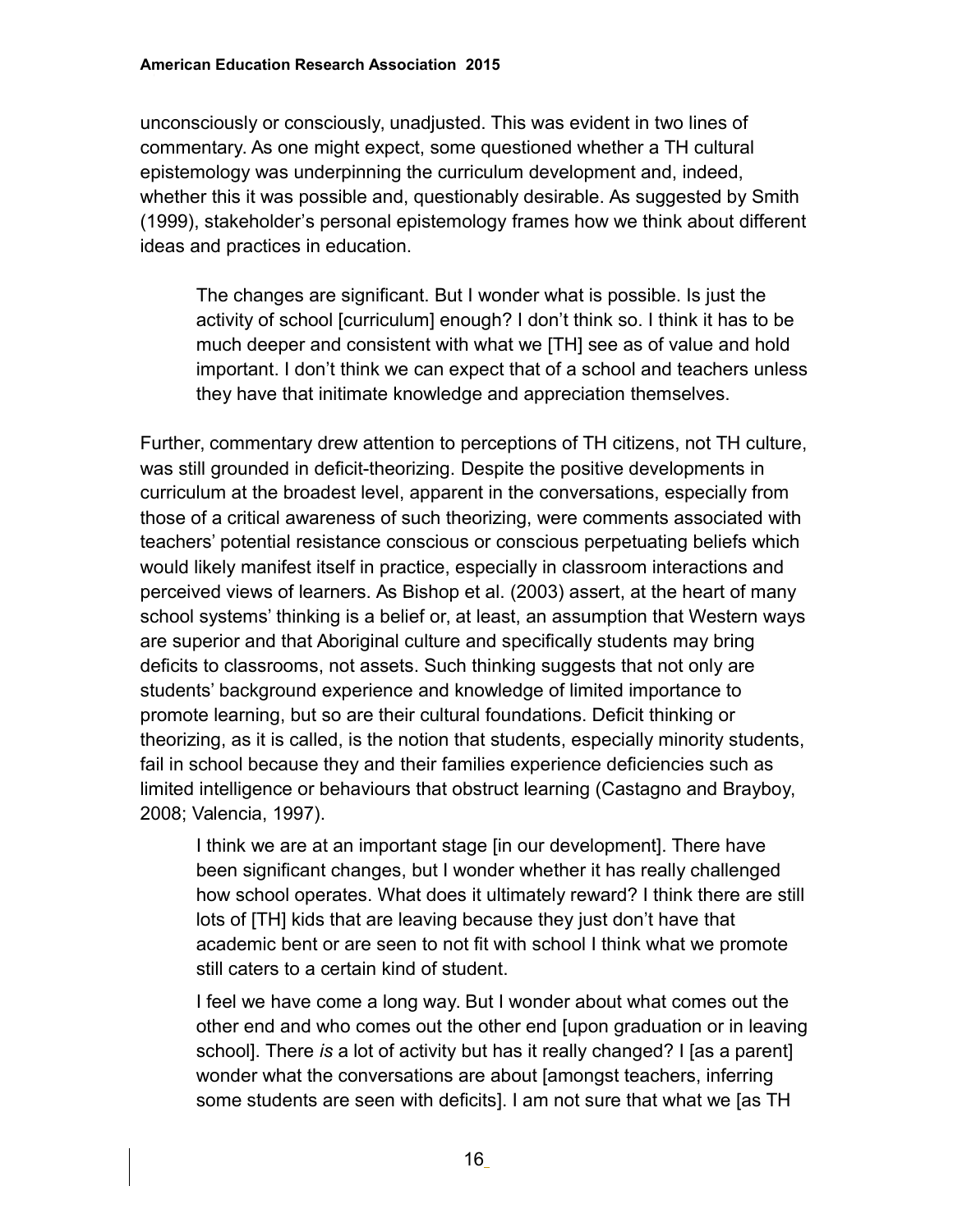citizens] see and seek is what everyone else sees and seeks. I think there can still be prejudice.

3. The effect of such change has yet to be realised in areas that are seen as important indicators for success

The initial phase of the research exposed the aspiration of the FN to see students walking confidently and capability in 'both' worlds (Lewthwaite et al., 2013, 2014). One of the imperatives in the initial phase of the research was towards such ends, but privileging academic foundations that were seen as the capital for future developmental success of both the individual and the FN

Ultimately, we need to see higher graduation rates, especially students leaving with strong academic qualifications and strong in literacy and numeracy. The numbers [of TH citizens] graduating is increasing, but I am not convinced the [academic] quality of the background has improved.

We see the future dependent on strong a grounding academically and culturally. That's how we build a better future. We see some [TH citizens] who go way and will contribute to that future [but that is a small number].

4. The practice and priority of teaching still situates teachers as authority

Evident within the commentary and extending from point one above, was the apparent perceived positioning of teachers as authority, able to decide on, as indicated in the introduction to this paper, on the what, how and why of education. Ultimately, teacher practice was corresponded to their beleifs (Pajares, 1992). As Alcoff (1988) suggests positionality describes one's own social position in relation to the people one is working with. Positionality commonly situates race, gender, class, and other socially significant identities as markers of our relational position, and is thus highly personal and contextual (Alcoff, 1988). Commentary provided evidence that the perception was that not all teachers position themselves overtly as collaborators working with the FN towards the SGA intent. This becomes evident in the commentary below.

There has to be a getting away from a certain kind of content and a certain way of getting the content across. There has to be that consideration that things can be different and the First Nation can help teachers to tap into alternative approaches. But they have to be open to it. The emphasis on university preparation really confines how [some] teacher's teach and what you teach. They don't know any different. And it might be for just one student [in the class who might be going to university], but they still think that is the priority.

I want to be more open to offering a more experiential curriculum, but I also know I am serving the requests of parents [implying non-TH citizens] who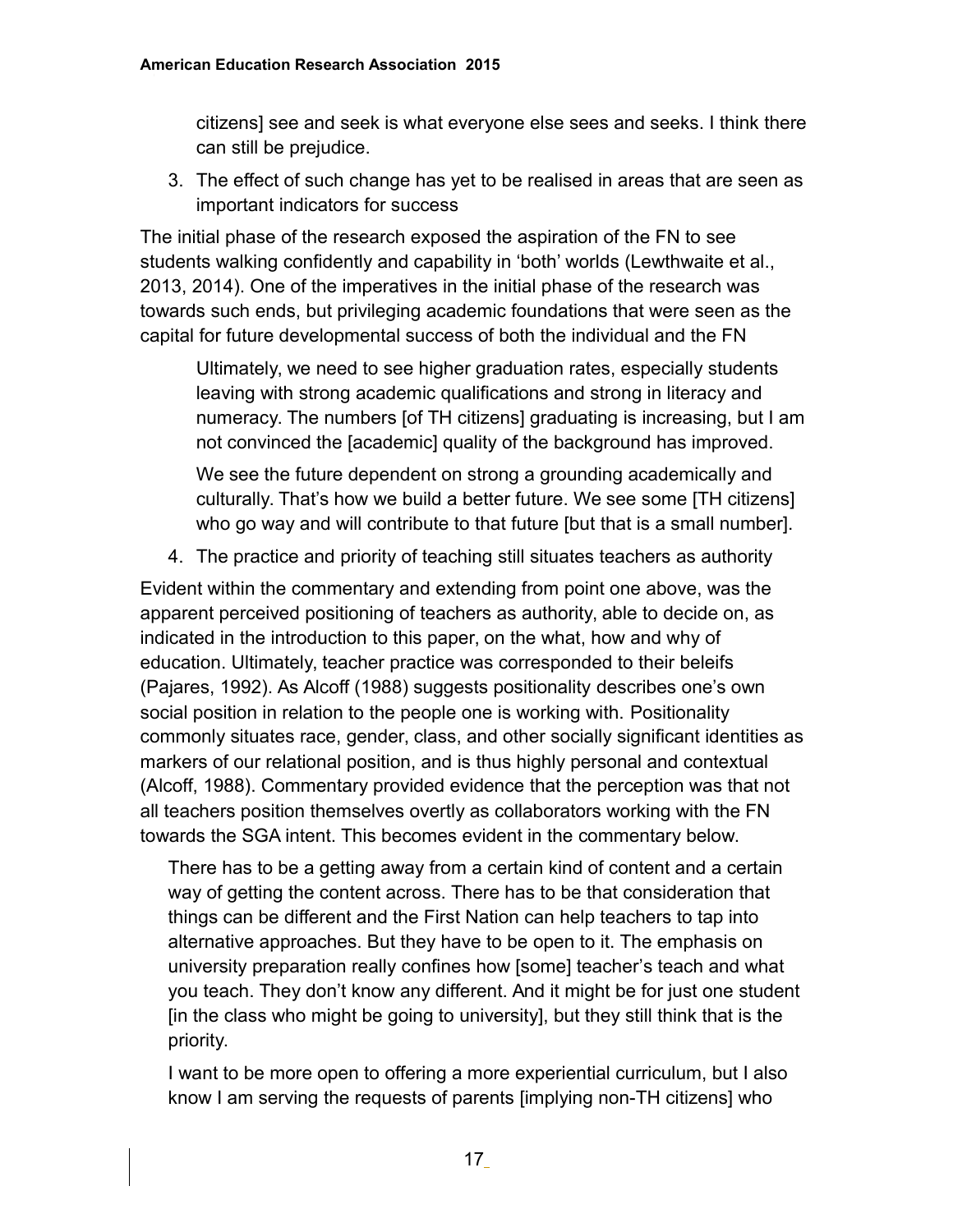don't want an 'experiential' education. Ultimately, I have to work with this, even though something otherwise might be wanted.

Overall, apparent within each of these tensions is a concern with the explicit and implicit intention of schools in a community seeking fulfilment of aspirations embedded with the tenets of a SGA and the orthodoxy of practice that has characterised the community since the Klondike Gold Rush of 1898. Ultimately, what will be the re-definition of curriculum? The commentary indicates such redefinition is still being operationalised, largely at the *what* and *how* level. Evidence indicates that there is, despite the significant development, a perpetuating 'conscientisation', as Freire (1970, 1988) refers, as a necessary foundation for constructive action for improving the curriculum experience for students. Evidence is that at the *why* level, which ultimately challenges the philosophical reason for education and the purpose of schooling is still being outworked, largely as a result of the proximal processes amongst stakeholders today and the resolute attention to this imperative by several stakeholders. As Friere (1997) asserts, "they must perceive the reality critically… and this must become the motivating force for liberating action" (p. 34).

### **Discussion and Implications**

As the stakeholders commonly commented, a variety of factors have contributed to the significant and relatively unproblematic curriculum development that has occurred within this community school since the SGA inception. Notably are the factors of people, process, context and time. Also evident, and likely, most importantly, underscoring these four factors are the *dynamics* of these processes that have most significantly contributed to influencing the development, that is the increasingly more complex manifestation of curriculum as expressed in the experiences provided for students, both TH and non-TH, in this community. As evidenced in the commentary, central to the development has been the *proximal* processes, those patterns of activation that drive stability and change (Bronfenbrenner, 2005). Critical to the development have been the constructive relationships of the various stakeholders, especially those central to the enactment of curriculum, to a shared purpose. In the commentary is evidence that these processes allow for the active engagement of the individual and group, occur often and are stable over time. It is this dynamic that ultimately provides for increasingly more complex interactions and, consequently, development along the developmental trajectory.

Despite the efficacy of Bronfenbrenner's model in understanding the influences on change, the model fails to give attention to the significant driving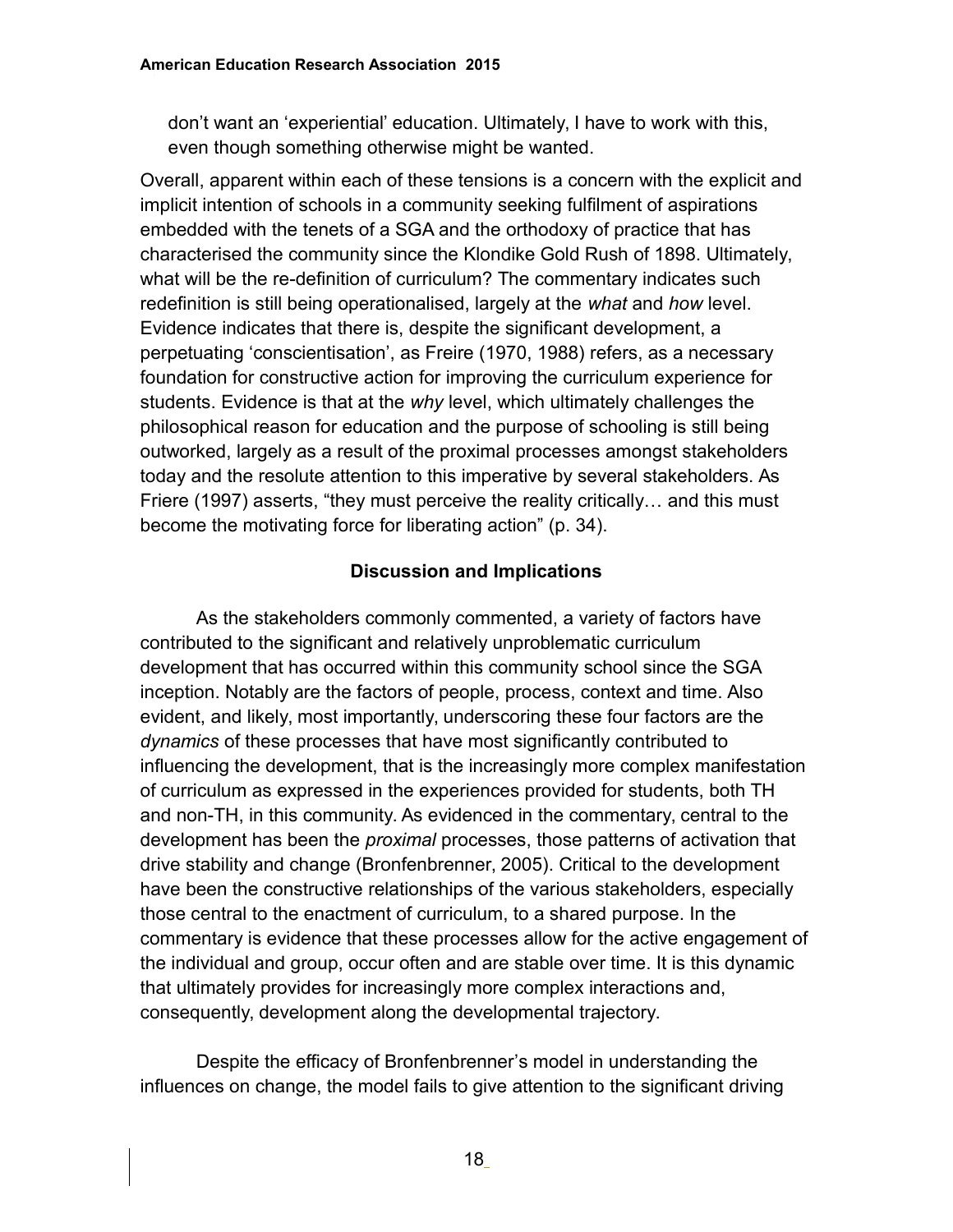force that causes change reflectively and critically towards the aspirations of the FN, embedded within the tenets of the SGA. As stated by (Wood & Lewthwaite, 2007) although Bronfenbrenner's bio-ecological model allows an encompassing overview that shows all the various influences, both internal and external, on curriculum development within this FN community and provides stakeholders a way of seeing the multitude of factors at all levels of society that may be preventing their educational aspirations to be reached, it is likely this understanding does little to upset perpetuating beliefs and practices that may continue to subordinate people who exist and operate under a more dominant system (Battiste and Henderson, 2000). Thus, the necessity of a critical and conscious awareness of perpetuating parameters of control on the developing social order of curriculum has been necessary as a transformative vehicle for resolving issues of domination and marginalization (Wood & Lewthwaite, 2007). Although progress has been made in this area, commentary suggests such parameters, to some extent, still exist. As asserted by a key stakeholder:

I guess the only other thing now that I think about it, is establishing relationships. I think that for everybody who's in education, the number one thing is to develop and establish relationships and build them. And that's true in every single teaching situation. And I think it's especially valuable when you're moving to a new community and working in a community where you are expected to work towards community goals [not your goals but the community's goals]. I wanted to learn and I made it very clear that I needed to learn in order to support their children. And I think any educator who's coming to a new community, wherever it is, but especially in the north, needs to be honest and vulnerable and say 'I don't have all the answers, I don't have all the *right* answers and I need to learn from the community and with the community. Often, it is not that way. That's the only other thing I would remind any new teachers to do is to build the relations, make connections, and that would be not only the students, but also the parents and the greater community, and look for what is wanted and use the [human and physical] resources in the community to work towards these goals collectively, not on your own.

 For this school community, exposure of and dialogue around some of the tensions is vital for working towards the achievement of aspirations identified through the multiple and ongoing phases of this study and embedded within the SGA. In drawing from other community based curriculum developments in Indigenous settings (Lewthwaite et al. 2012), these tensions are not seen by the authors as negatives. As Friere asserts (1998, p. 33), there must be an "authentic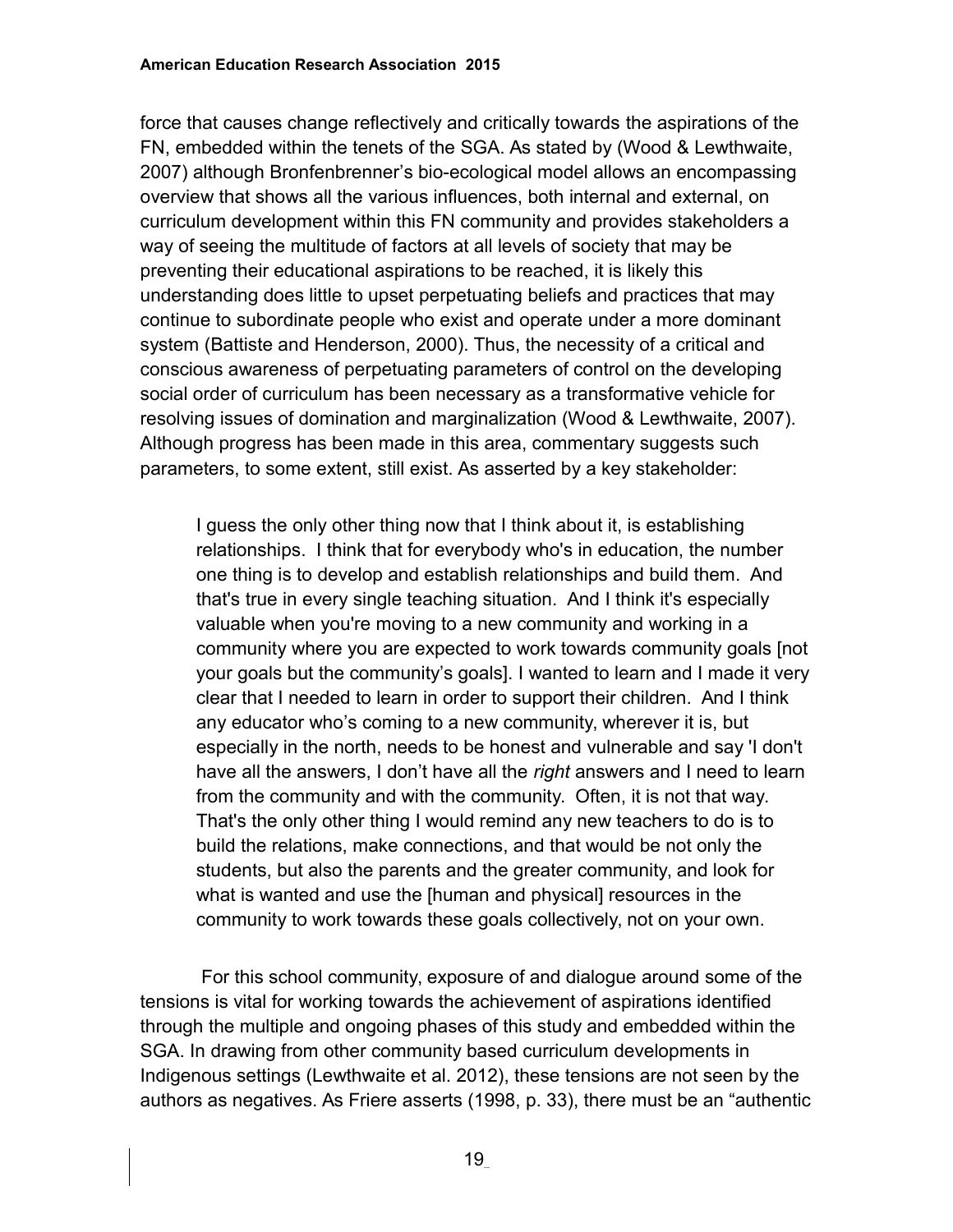form of thought and action" which is fundamental to the transformation of the neo-colonial condition. This critical consciousness is seen as the impetus for ongoing and more significant dialogue for the school community. This awareness is likely to serve as a conceptual framework for negotiating the future which could provide a basis for First Nations self-government of education that accommodates and minimizes tensions and conflicts (Schouls, 2003). As stated by one Elder:

In our culture there is nothing more important than the learning that makes a person wise. The main thing the southern culture wants from school is 'head knowledge'. That is what it has always emphasized. I do not know why. It intrigues me.I think about what school would look like if we had worked together from the beginning to make the learning better for our younger ones. I look to the future in believing it will be more on our terms where both worlds can be combined. It will be not just about knowledge, but how to behave and be wise, not just knowing. This is what is happening now, but we have a long way to go.

As suggested by Fallon and Paquette (2012) [curriculum development] is not a question of simply replacing an existing competing epistemology. Epistemologies are not easily replaced as they are grounded in participant beliefs (Pajares, 1992) and as such will remain both viable and visible and, thus, open to critique and contestation. This draws attention to the importance of cooperation and collaboration in governance and as evidenced in this case, curriculum development. The question remains: Is the way it has negotiated the space between intended curriculum and enacted curriculum since SGA inception *adequate* for the future - recognising that the space is still occupied by tensions (Aoki, 2004), primarily grounded in differences most significantly at an epistemological level; that is *why* is it being learned and *for what purpose*?

#### **Summary**

Within the context of a Yukon First Nation's first decade of selfgovernance, this paper has explored the processes influencing, mainly positively, curriculum change; that is, the broad learning experience provided for its FN citizens and the citizens of the broader community. It has also explored the tensions that exist as a result of a change in governance agreements in regards to curriculum change. Curriculum development, in this study's case, has shown the centrality of SGAs and the Yukon Education Act in providing an environment and impetus for sanctioned change. It has also illustrated the importance of centrally-defined explicit curriculum imperatives being flexible enough for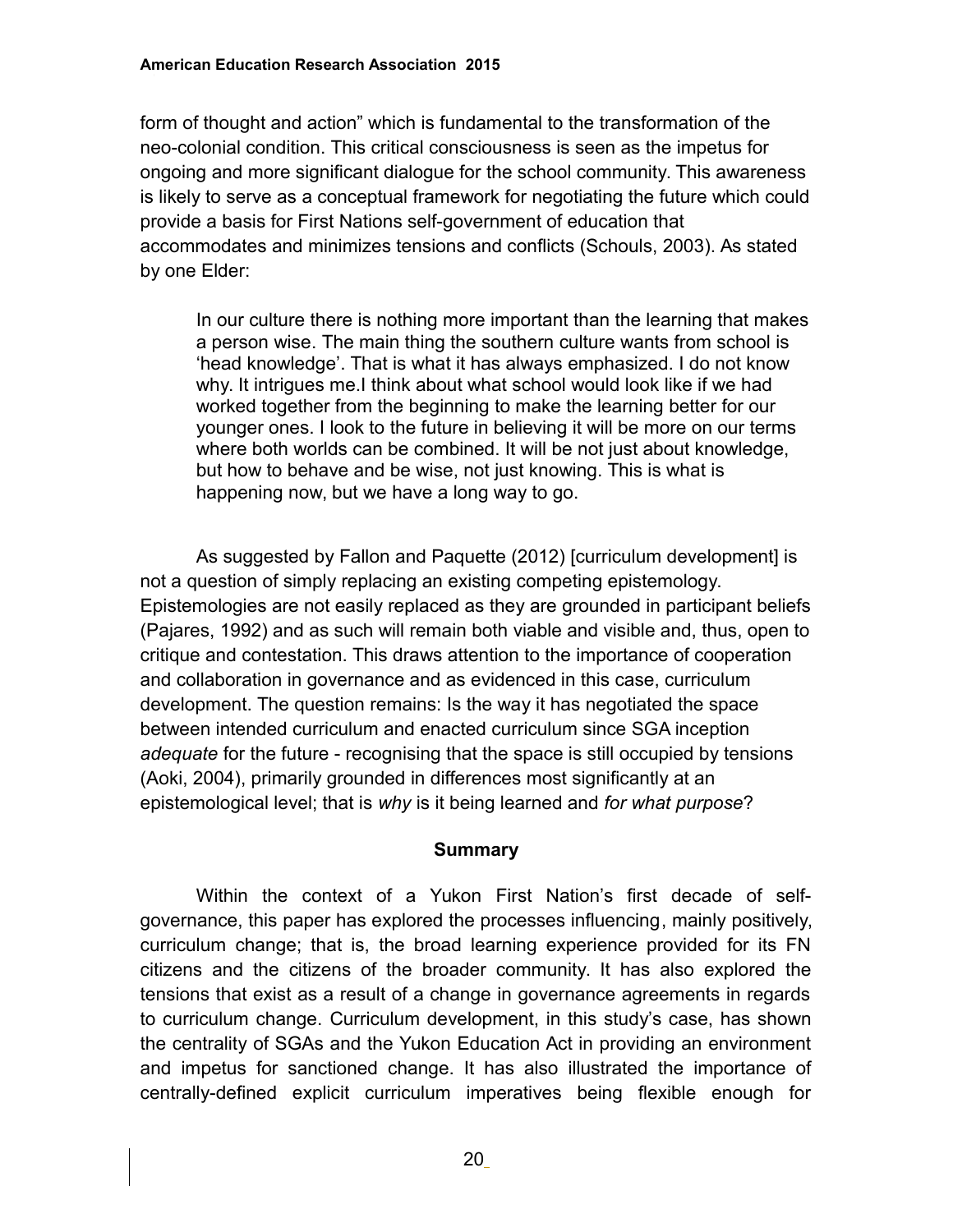negotiation at the community and, ultimately, classroom level. It has, above all, identified the significance of collaborative and active engagement and human resource utilisation as pivotal to curriculum development.

Finally, it has identified the reality of the tensions that exist when the intensions for curriculum enacted are drawn from our personal histories, both the colonised and the coloniser. As McKinley (2000) stated, schooling often fails to give priority to or even recognize the need for harmonizing curriculum with students' life-world cultures, in all aspects of the curriculum experience provided for students, not just through the content engaged with, the native language learned and the culturally appropriate learning strategies endorsed. The intentions of curricula, both overt and covert, have historically not adequately ground the priorities of Indigenous communities because curricula are largely expressions of the dominant culture. Upsetting this dominance is problematic, especially when there is a lack of critical awareness. The advent of SGAs for this FN indicate that the tenets of the SGA are not perceived, thus far, by stakeholders to represent a form of neo-colonialism; instead, it is providing evidence of being a vehicle for facilitating decolonization (Fallon and Paquette, 2012). Despite this promise of possibility for curriculum, there is evidence of a critical awareness, at least among some stakeholders, of a form of neocolonialism which ultimately prevents some of the fundamental epistemological considerations (McCue, 2004) for TH education being actualised. This consciousness provides the impetus for recognising and negotiating the tensioned space, a space which has been pivotal to the successes achieved over the past decade and in which the promise of doing so for the decades ahead abides.

#### **References**

- Alcoff, Linda (1988). Cultural Feminism versus Poststructuralism: The Identity Crisis in Feminist Theory. *Signs 13*(3), pp. 405-36.
- Aoki, T. (1986). Teaching as indwelling between two curriculum worlds. In William Pinar & Rita Irwin (Eds., 2005), Curriculum in a new key: The collected works of Ted T. Aoki (pp. 159-165). Mahwah, NJ: Lawrence Erlbaum Associates.
- Battiste, M., & Henderson, J.Y. (2000). *Protecting indigenous knowledge and heritage: A global challenge*. Saskatoon: Purich.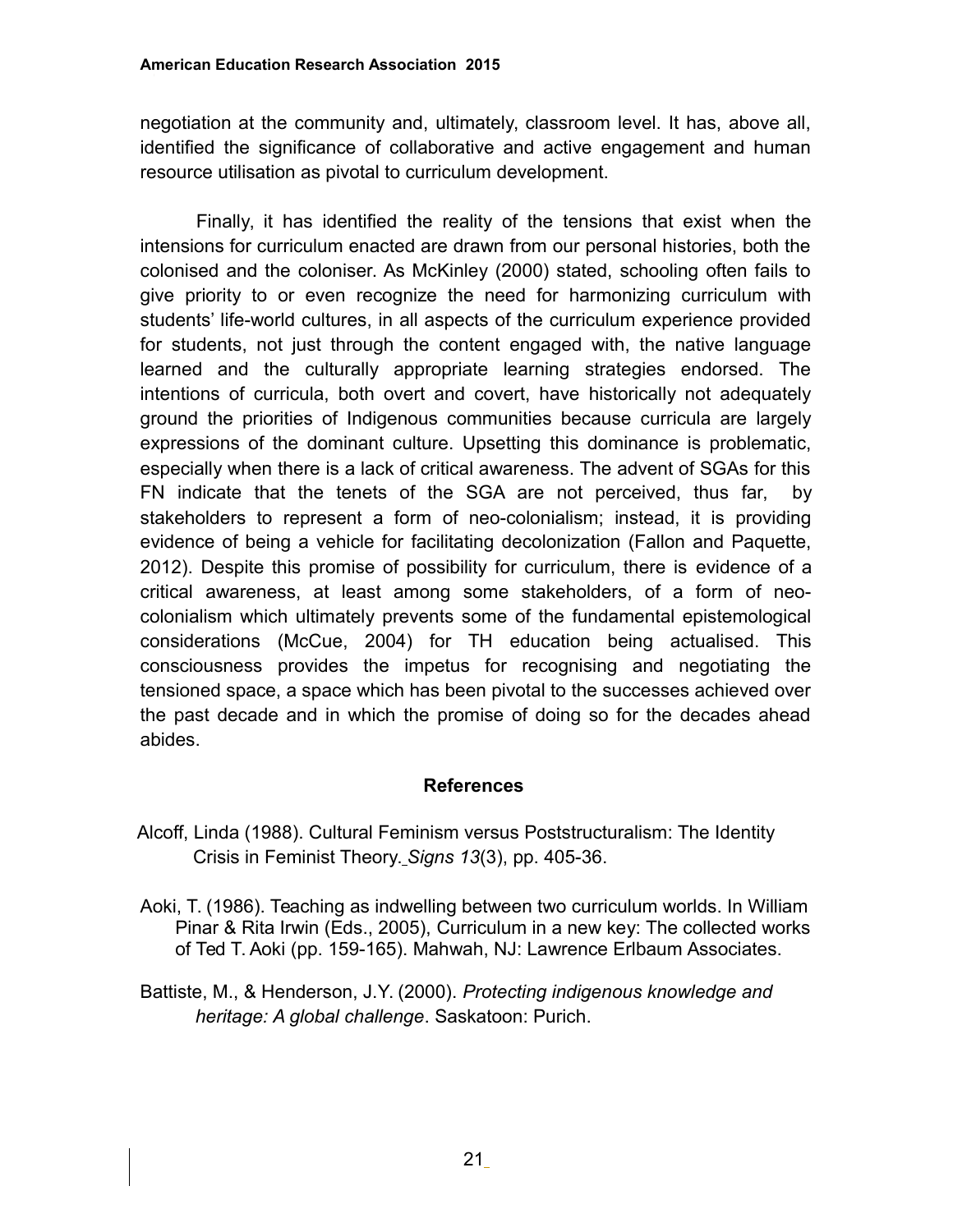- Bishop, R. (2003). Changing power relations in education: Kaupapa Maori messages for 'mainstream' education in Aotearoa/New Zealand. *Comparative Education, 39*(2), 221–238.
- Bronfenbrenner, U. (1979). *The ecology of human development*. Cambridge, MA: Harvard University Press.
- Bronfenbrenner, U. (1989). Ecological systems theory. In R. Vasta (Ed.), *Annals of child development.* (Vol. 6) Six theories of child development: Revised formulations and current issues (pp. 187–249).Greenwich, CT: JAI Press.
- Bronfenbrenner, U. (2005). *Making human beings human: Bioecological perspectives on human development*. London: Sage.
- Castagno, A., & Brayboy, B. M. (2008). Culturally responsive schooling for Indigenous youth: A review of the literature. *Review of Educational Research, 78*(4), 941–993.
- Creswell, J. W. (2012). *Qualitative inquiry and research design: Choosing among the five traditions* (3rd ed.). Thousand Oaks, CA: Sage.
- Denzin, N. K. (2009). *Qualitative inquiry under fire: Toward a new paradigm dialogue.* Walnut Creek, CA: Left Coast Press.
- Eisner, E. (1979). *The educational imagination: On the design and evaluation of*  school programs (2<sup>nd</sup> ed.). New York: MacMillan.
- Fallon, G. and Paquette, J. (2012). A critical analysis of self-governnace agreements addressing First Nations control of education in Canada. Canadian Journal of Educational Administration and Policy, 132, pp.1-28.
- Foster, R. Y., & Goddard, J. T. (2001). Leadership and culture in Northern Canada: Emergent themes and questions. *International Electronic Journal for Leadership in Learning, 5*(16), 1–13. Retrieved August, 2014, from [http://www.ucalgary.ca/\\*iejll/.](http://www.ucalgary.ca/*iejll/)
- Freire, P. (1970). *Pedagogy of the oppressed*. New York: Herder and Herder.
- Freire, P. (1998). *Pedagogy of freedom: Ethics, democracy, and civic courage*. Lanham, MD: Rowman & Littlefield.
- Fullan, M. (1993). *Change forces: Probing the depths of educational reform*. London: Falmer Press.
- Giroux, H. (2010) Lessons from Paulo Freire. Chronicle of Higher Education.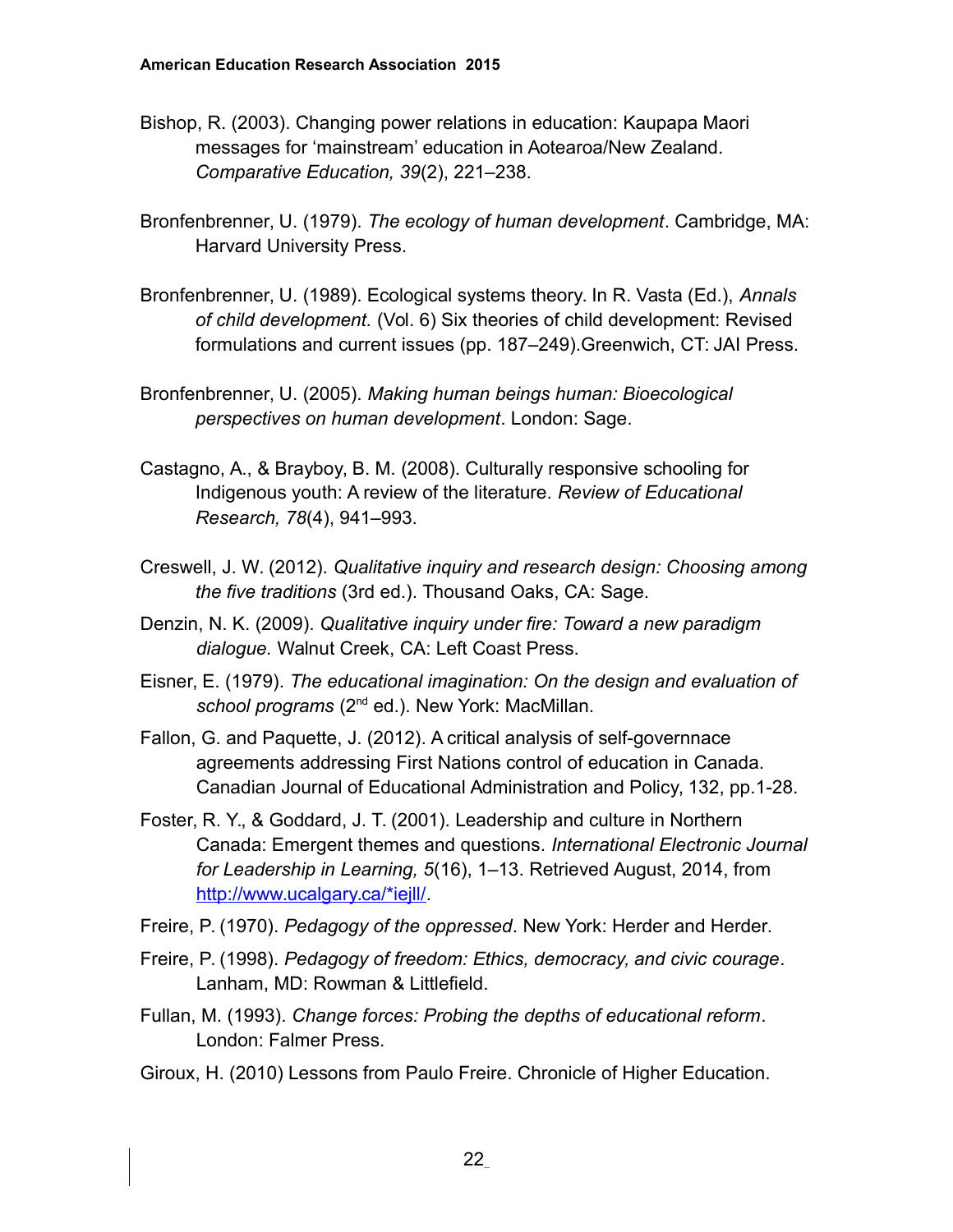- Gramsci, A. (1997). *Le Opere. La Prima Antologia di Tutti Gli Scritti Te Works.* Rome: Editori Riuniti.
- Kemmis, S. (2012). Contemporary schooling and the struggle for education. Bob Meyenn Lecture. Charles Sturt University. Albury, April 24, 2012.
- McCue, H. (2004). An overview of federal and provincial policy trends in First-Nations education. In Chiefs-In-Assembly (Ed.), *The new agenda: A manifesto for First Nations education in Ontario*. Toronto: Chiefs of Ontario.
- McKinley, E. (2000). Research and Maori education. In G. Haisman (Ed.), Exploring issues in science education (pp. 24–35). Wellington, New Zealand. Research and Curriculum Division, Ministry of Education.

Moustakas, C. (1994). *Phenomenological research methods*. Thousand Oaks, CA: Sage.

- Nguyen, P-M.; Elliott, J.; Terlouw, C. & Pilot, A. (2009). Neocolonialsim in education: Copperative learning in an Asian context. *Comparative Education (45)*, 1, 109-130.
- Pajares, M. F. (1992). Teachers' beliefs and educational research: cleaning up a messy construct. Review of Educational Research, 62(3), 307-333.
- Pinar, W. (2000). Curriculum studies: The reconceptualization. New York: Educator's International Press.
- Shields, C., Bishop, R., & Mazawi, A. (2005). Pathologizing practices: The effect of deficit thinking on education. New York: P Lang.
- Sjoberg, G., Williams, N.,Vaughan, T., & Sjoberg, A. (1991). The case study approach in social research. In Feagin, J., Orum, A., & Sjoberg, G. (Eds.), (1991). *A case for case study* (pp. 27-79). Chapel Hill, NC: University of North Carolina Press.
- Smith, G. H. (1997). The development of Kaupapa Maöri theory and praxis. Auckland, NZ: Department of Education, University of Auckland.
- Tr'ondëk Hwëch'in (2010). *Tr'ëhuhch'in Näwtr'udäha/Finding our way home*. Dawson City, Yukon: Authors.
- Valencia, R. (Ed.). (1997). The evolution of deficit thinking: Educational thought and practice. New York: Routledge.
- Wood, A., & Lewthwaite, B. E. (2008). *He putea whakarawe:* Māori science education in Aotearoa-New Zealand. Aspirations and realities. *Cultural Studies of Science Education, 3*, 625-662.